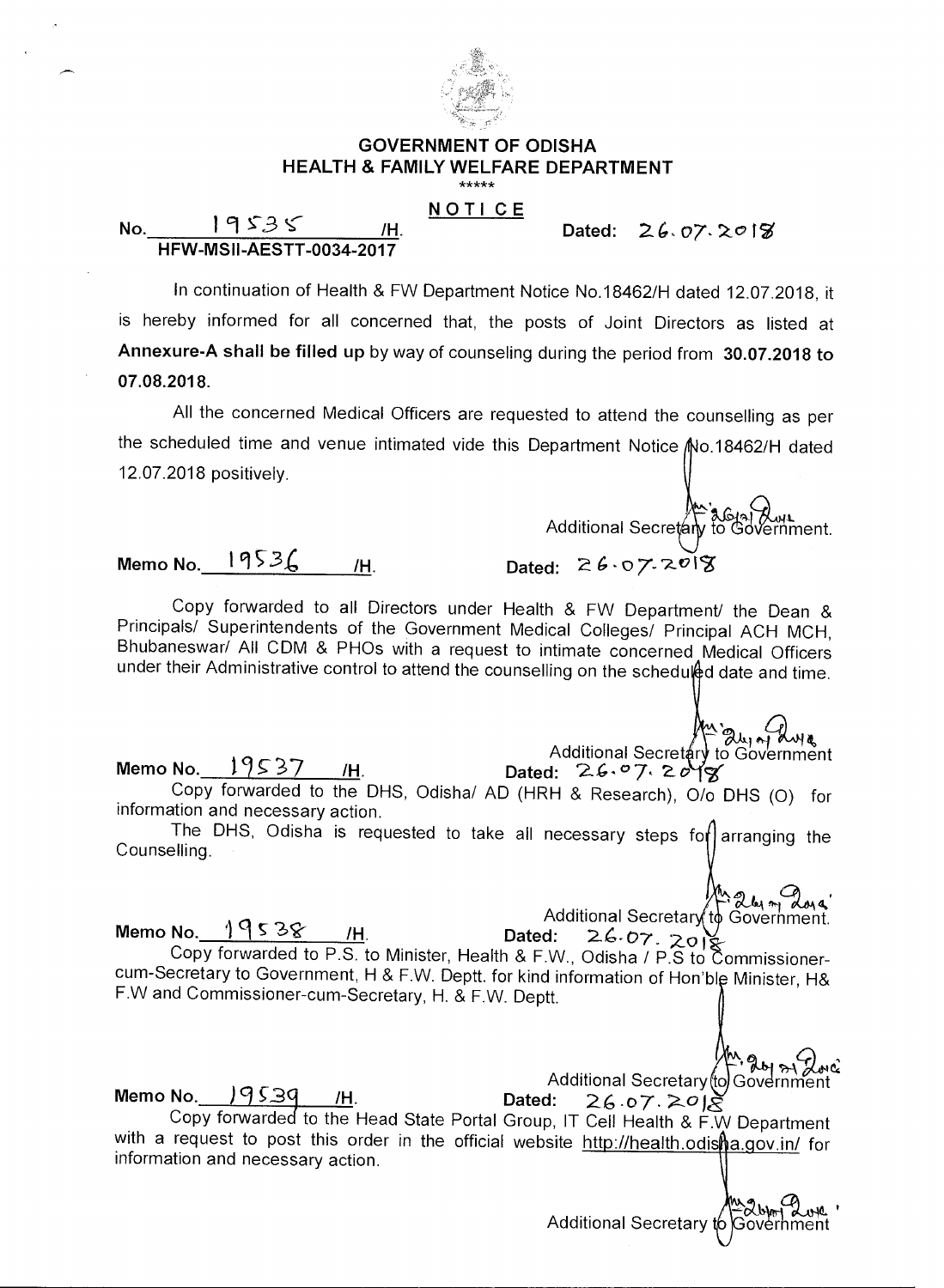| For the doctors having P.G in Medicine the following Posts Shall be opened. |                                  |                            |              |                 |
|-----------------------------------------------------------------------------|----------------------------------|----------------------------|--------------|-----------------|
| $\overline{\mathsf{SL}}$<br><b>No</b>                                       | <b>Place of Posting</b>          | Designation                | Nos.         | <b>District</b> |
| $\mathbf{1}$ .                                                              | <b>DHH</b>                       | <b>Consultant Medicine</b> | 1            | Angul           |
| 2.                                                                          | <b>DHH</b>                       | <b>Consultant Medicine</b> | 1            | Balasore        |
| 3.                                                                          | <b>DHH</b>                       | <b>Consultant Medicine</b> | 1            | Baragarh        |
| 4.                                                                          | <b>DHH</b>                       | <b>Consultant Medicine</b> | 1            | Bolangir        |
| 5.                                                                          | <b>DHH</b>                       | <b>Consultant Medicine</b> | 1            | Boudh           |
| 6.                                                                          | Capital Hospital,<br>Bhubaneswar | <b>Consultant Medicine</b> | 1            | Khordha         |
| 7.                                                                          | <b>DHH</b>                       | <b>Consultant Medicine</b> | 1            | Cuttack         |
| 8.                                                                          | <b>DHH</b>                       | <b>Consultant Medicine</b> | 1            | Deogarh         |
| 9.                                                                          | <b>DHH</b>                       | <b>Consultant Medicine</b> | 1            | Dhenkanal       |
| 10.                                                                         | <b>DHH</b>                       | <b>Consultant Medicine</b> | 1            | Gajapati        |
| 11.                                                                         | <b>DHH</b>                       | <b>Consultant Medicine</b> | 1            | Ganjam          |
| 12.                                                                         | <b>DHH</b>                       | <b>Consultant Medicine</b> | 1            | Jagatsinghpur   |
| 13.                                                                         | <b>DHH</b>                       | <b>Consultant Medicine</b> | 1            | Jajpur          |
| 14.                                                                         | <b>DHH</b>                       | <b>Consultant Medicine</b> | 1            | Jharsuguda      |
| 15.                                                                         | <b>DHH</b>                       | <b>Consultant Medicine</b> | $\mathbf 1$  | Kalahandi       |
| 16.                                                                         | Udit Narayan Pur T.B<br>Hosp.    | <b>Consultant Medicine</b> | 1            | Kalahandi       |
| 17.                                                                         | <b>DHH</b>                       | <b>Consultant Medicine</b> | $\mathbf{1}$ | Kandhamal       |
| 18.                                                                         | <b>DHH</b>                       | <b>Consultant Medicine</b> | 1            | Kendrapara      |
| 19.                                                                         | <b>DHH</b>                       | <b>Consultant Medicine</b> | 1            | Keonjhar        |
| 20.                                                                         | <b>DHH</b>                       | <b>Consultant Medicine</b> | $\mathbf{1}$ | Koraput         |
| 21.                                                                         | <b>DHH</b>                       | <b>Consultant Medicine</b> | 1            | Malkangiri      |
| 22.                                                                         | <b>DHH</b>                       | <b>Consultant Medicine</b> | 1            | Mayurbhanja     |
| 23.                                                                         | <b>DHH</b>                       | <b>Consultant Medicine</b> | 1            | Nabarangapur    |
| 24.                                                                         | <b>DHH</b>                       | <b>Consultant Medicine</b> | 1            | Nayagarh        |
| 25.                                                                         | BMGH, Chandpur                   | <b>Consultant Medicine</b> | 1            | Nayagarh        |
| 26.                                                                         | <b>DHH</b>                       | <b>Consultant Medicine</b> | 1            | Nuapada         |
| 27.                                                                         | T.B & I.D.H, Puri                | <b>Consultant Medicine</b> | 1            | Puri            |
| 28.                                                                         | <b>DHH</b>                       | <b>Consultant Medicine</b> | 1            | Rayagada        |
| 29.                                                                         | <b>RGH</b>                       | <b>Consultant Medicine</b> | $\mathbf 1$  | Rourkela        |
| 30.                                                                         | <b>DHH</b>                       | <b>Consultant Medicine</b> | 1            | Sonepur         |
| 31.                                                                         | <b>DHH</b>                       | <b>Consultant Medicine</b> | 1            | Sundargarh      |
| 32.                                                                         | ICU                              | <b>ICU Consultant</b>      | 1            | Angul           |
| 33.                                                                         | ICU                              | <b>ICU Consultant</b>      | 1            | Balasore        |
| 34.                                                                         | ICU                              | <b>ICU Consultant</b>      | 1            | Baragarh        |
| 35.                                                                         | ICU                              | <b>ICU Consultant</b>      | 6            | <b>BBSR</b>     |
| 36.                                                                         | ICU                              | <b>ICU Consultant</b>      | 1            | Bolangir        |
| 37.                                                                         | ICU                              | <b>ICU Consultant</b>      | 1            | Jajpur          |
| 38.                                                                         | ICU                              | <b>ICU Consultant</b>      | $\mathbf 1$  | Koraput         |

 $\frac{1}{2} \sum_{i=1}^{n} \frac{1}{2} \sum_{j=1}^{n} \frac{1}{2} \sum_{j=1}^{n} \frac{1}{2} \sum_{j=1}^{n} \frac{1}{2} \sum_{j=1}^{n} \frac{1}{2} \sum_{j=1}^{n} \frac{1}{2} \sum_{j=1}^{n} \frac{1}{2} \sum_{j=1}^{n} \frac{1}{2} \sum_{j=1}^{n} \frac{1}{2} \sum_{j=1}^{n} \frac{1}{2} \sum_{j=1}^{n} \frac{1}{2} \sum_{j=1}^{n} \frac{1}{2} \sum_{j=1}^{n$ 

 $\overline{\phantom{a}}$ 

 $\overline{\phantom{1}}$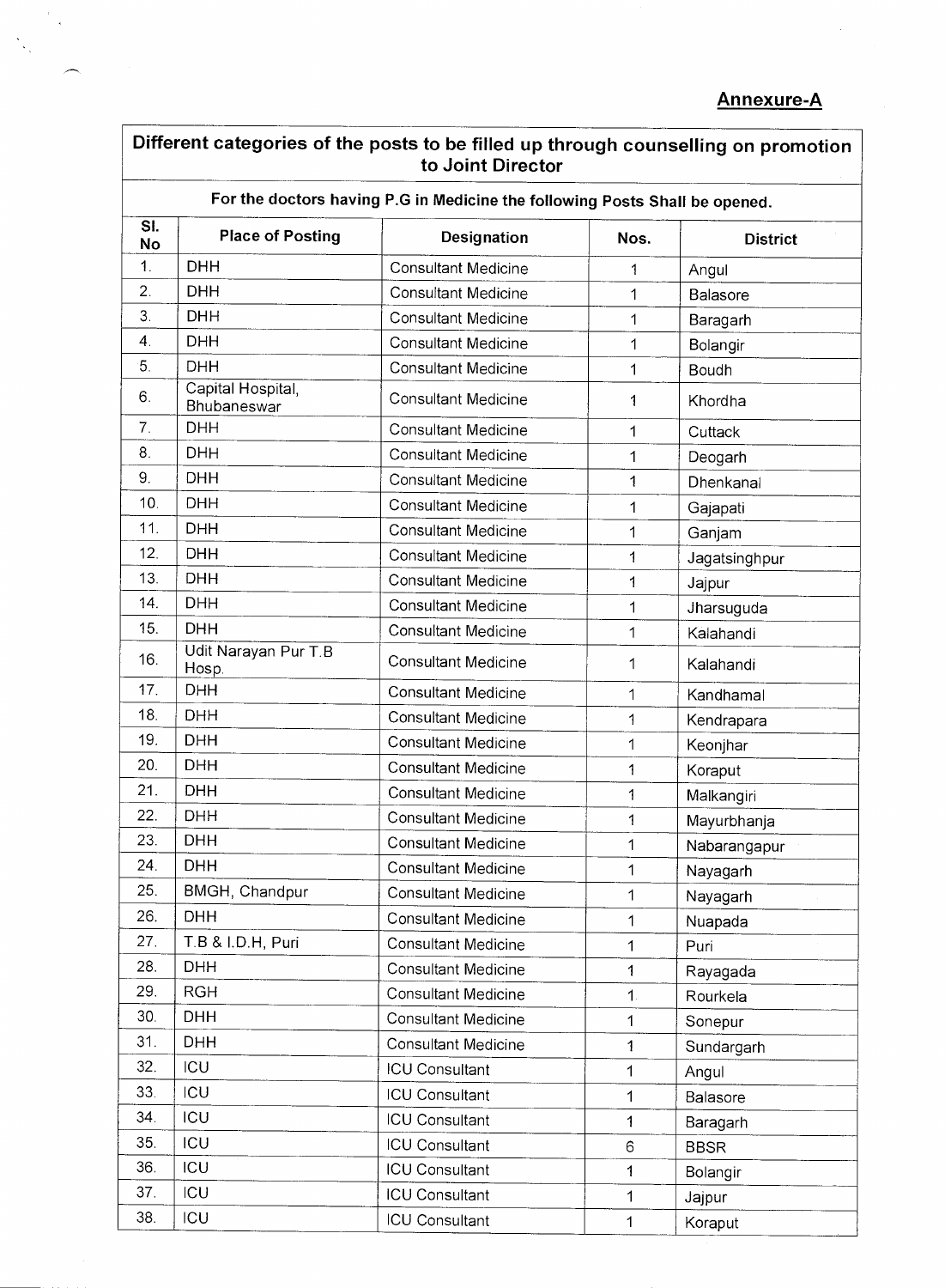| 39. | ICU        | <b>ICU Consultant</b>   |    | Mayurbhanja     |
|-----|------------|-------------------------|----|-----------------|
| 40. | <b>ICU</b> | <b>ICU Consultant</b>   |    | Nabarangapur    |
| 41. | ICU        | <b>ICU Consultant</b>   | 1. | Nuapada         |
| 42. | <b>DHH</b> | Consultant (Psychiatry) |    | Baragarh        |
| 43. | <b>DHH</b> | Consultant (Psychiatry) | 1  | <b>Boudh</b>    |
| 44. | DHH        | Consultant (Psychiatry) |    | Deogarh         |
| 45. | <b>DHH</b> | Consultant (Psychiatry) | 1  | Sonepur         |
| 46. | DHH.       | Consultant (Psychiatry) | 1  | Jharsuguda      |
| 47. | <b>DHH</b> | Consultant (Psychiatry) | 1  | Malkangiri      |
| 48. | <b>DHH</b> | Consultant (Psychiatry) | 1  | Nabarangapur    |
| 49. | <b>DHH</b> | Consultant TB &CD       | 1  | <b>Balasore</b> |
| 50. | <b>DHH</b> | Consultant TB &CD       |    | Baragarh        |
| 51. | <b>DHH</b> | Consultant TB &CD       |    | Jharsuguda      |
| 52. | <b>DHH</b> | Consultant TB &CD       | 1  | Khurdha         |
|     |            | Total                   | 57 |                 |

**For the doctors having P.G in Surgery the following posts Shall be opened.** 

| SI. No         | <b>Place of Posting</b>       | Designation               | Nos.           | <b>District</b> |
|----------------|-------------------------------|---------------------------|----------------|-----------------|
| $\mathbf{1}$ . | <b>DHH</b>                    | <b>Consultant Surgery</b> | 1              | <b>Balasore</b> |
| 2.             | <b>Trauma Care Center</b>     | <b>Consultant Surgery</b> | $\overline{2}$ | Balasore        |
| 3.             | <b>DHH</b>                    | <b>Consultant Surgery</b> | $\mathbf{1}$   | Baragarh        |
| 4.             | <b>DHH</b>                    | <b>Consultant Surgery</b> | $\mathbf{1}$   | <b>Bhadrak</b>  |
| 5.             | Trauma Care Center            | <b>Consultant Surgery</b> | 3              | <b>Bhadrak</b>  |
| 6.             | <b>DHH</b>                    | <b>Consultant Surgery</b> | 1              | Cuttack         |
| 7.             | <b>DHH</b>                    | <b>Consultant Surgery</b> | 1              | Deogarh         |
| 8.             | <b>DHH</b>                    | <b>Consultant Surgery</b> | 1              | Dhenkanal       |
| 9.             | <b>DHH</b>                    | <b>Consultant Surgery</b> | 1              | Gajapati        |
| 10.            | <b>DHH</b>                    | <b>Consultant Surgery</b> | 1              | Jagatsinghpur   |
| 11.            | <b>DHH</b>                    | <b>Consultant Surgery</b> | 1              | Jajpur          |
| 12.            | <b>DHH</b>                    | <b>Consultant Surgery</b> | $\mathbf 1$    | Jharsuguda      |
| 13.            | Udit Narayan Pur T.B<br>Hosp. | <b>Consultant Surgery</b> | 1              | Kalahandi       |
| 14.            | <b>DHH</b>                    | <b>Consultant Surgery</b> | 1              | Kandhamal       |
| 15.            | <b>DHH</b>                    | <b>Consultant Surgery</b> | 1              | Keonjhar        |
| 16.            | <b>DHH</b>                    | <b>Consultant Surgery</b> | 1              | Khurdha         |
| 17.            | Trauma Care Center            | <b>Consultant Surgery</b> | 3              | Khurdha         |
| 18.            | <b>DHH</b>                    | <b>Consultant Surgery</b> | $\mathbf{1}$   | Koraput         |
| 19.            | <b>DHH</b>                    | <b>Consultant Surgery</b> | $\mathbf 1$    | Malkangiri      |
| 20.            | <b>DHH</b>                    | <b>Consultant Surgery</b> | $\mathbf{1}$   | Mayurbhanja     |
| 21.            | <b>DHH</b>                    | <b>Consultant Surgery</b> | 1              | Nayagarh        |
| 22.            | BMGH, Chandpur                | <b>Consultant Surgery</b> | $\mathbf{1}$   | Nayagarh        |
| 23.            | <b>DHH</b>                    | <b>Consultant Surgery</b> | 1              | Nuapada         |
| 24.            | <b>DHH</b>                    | <b>Consultant Surgery</b> | $\mathbf{1}$   | Puri            |
| 25.            | <b>Trauma Care Center</b>     | <b>Consultant Surgery</b> | 3              | Puri            |
| 26.            | <b>DHH</b>                    | <b>Consultant Surgery</b> | 1              | Rayagada        |
| 27.            | <b>RGH</b>                    | <b>Consultant Surgery</b> | $\mathbf 1$    | Rourkela        |
| 28.            | Trauma Care Center            | <b>Consultant Surgery</b> | 3              | Rourkela        |
| 29.            | <b>DHH</b>                    | <b>Consultant Surgery</b> | 1              | Sonepur         |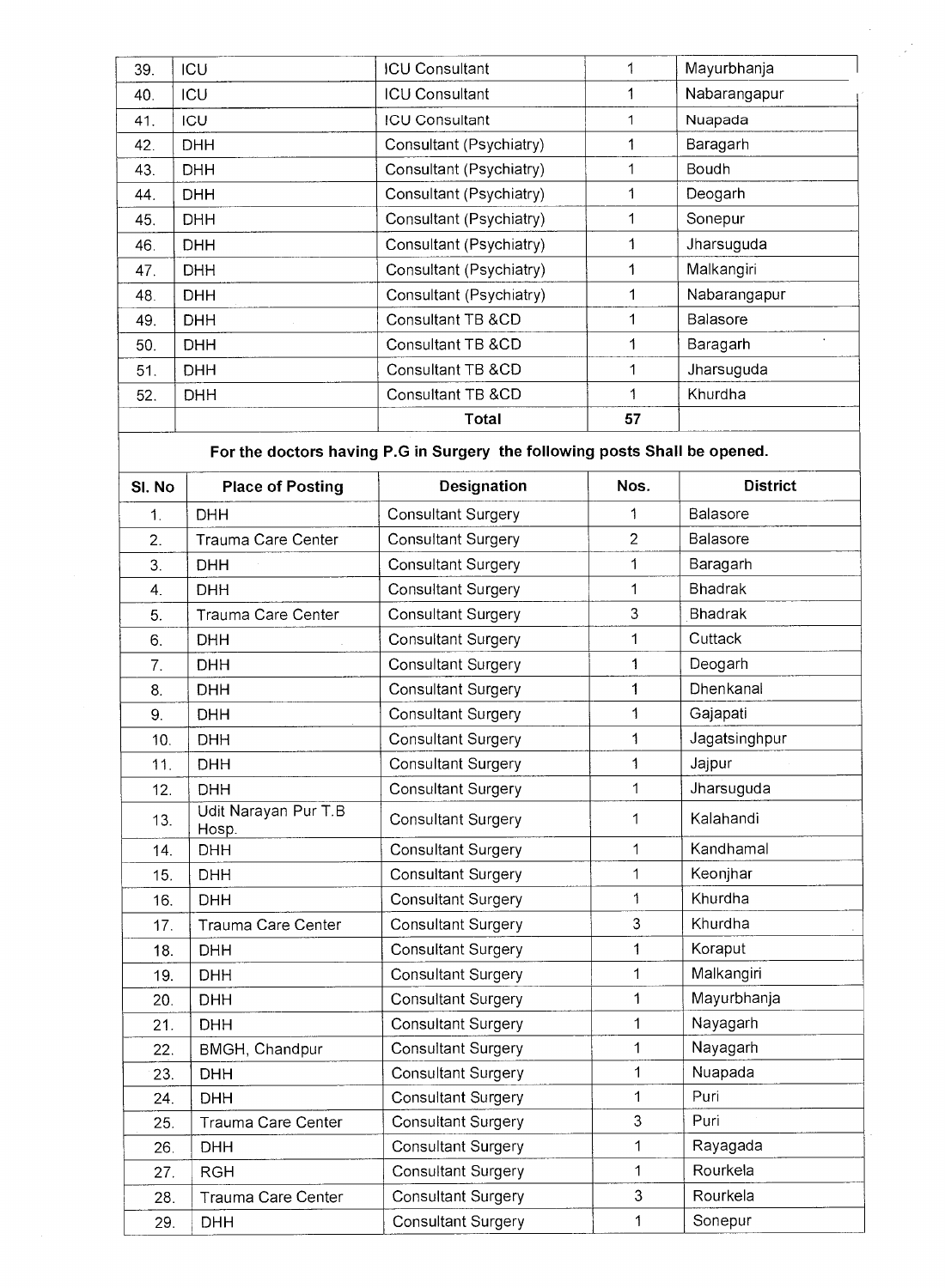| 30.            | <b>DHH</b>                 | Consultant Surgery                                                              | 1           | Sundargarh      |
|----------------|----------------------------|---------------------------------------------------------------------------------|-------------|-----------------|
| 31.            | <b>DHH</b>                 | <b>Consultant Orthopaedics</b>                                                  | 1           | Angul           |
| 32.            | <b>DHH</b>                 | Consultant Orthopaedics                                                         | 1           | Balasore        |
| 33.            | Trauma Care Center         | Consultant Orthopaedics                                                         | 1           | Balasore        |
| 34.            | DHH                        | Consultant Orthopaedics                                                         | 1           | <b>Bhadrak</b>  |
| 35.            | Trauma Care Center         | Consultant Orthopaedics                                                         | 1           | <b>Bhadrak</b>  |
| 36.            | <b>DHH</b>                 | <b>Consultant Orthopaedics</b>                                                  | 1           | Boudh           |
| 37.            | <b>DHH</b>                 | Consultant Orthopaedics                                                         | 1           | Cuttack         |
| 38.            | Leprosy Home &<br>Hospital | Consultant Orthopaedics                                                         | 1           | Cuttack         |
| 39.            | <b>DHH</b>                 | Consultant Orthopaedics                                                         | $1 -$       | Jharsuguda      |
| 40.            | <b>DHH</b>                 | Consultant Orthopaedics                                                         | 1           | Jajpur          |
| 41.            | <b>DHH</b>                 | Consultant Orthopaedics                                                         | 1           | Kandhamal       |
| 42.            | DHH                        | Consultant Orthopaedics                                                         | $\mathbf 1$ | Kendrapara      |
| 43.            | Trauma Care Center         | Consultant Orthopaedics                                                         | 1           | Khurdha         |
| 44.            | DHH                        | <b>Consultant Orthopaedics</b>                                                  | 1           | Mayurbhanja     |
| 45.            | <b>DHH</b>                 | Consultant Orthopaedics                                                         | 1           | Nabarangapur    |
| 46.            | <b>DHH</b>                 | Consultant Orthopaedics                                                         | 1           | Puri            |
| 47.            | Trauma Care Center         | <b>Consultant Orthopaedics</b>                                                  | 1           | Puri            |
| 48.            | <b>RGH</b>                 | Consultant Orthopaedics                                                         | 1           | Rourkela        |
| 49.            | Trauma Care Center         | Consultant Orthopaedics                                                         | 1           | Rourkela        |
| 50.            | DHH                        | Consultant Orthopaedics                                                         | 1           | Sonepur         |
| 51.            | DHH                        | Consultant Orthopaedics                                                         | 1           | Sundargarh      |
|                |                            | <b>Total</b>                                                                    | 60          |                 |
|                |                            | For the doctors having P.G in Orthopaedics the following Posts Shall be opened. |             |                 |
| SI. No         | <b>Place of Posting</b>    | Designation                                                                     | Nos.        | <b>District</b> |
| 1.             | <b>DHH</b>                 | Consultant Orthopaedics                                                         | 1           | Baragarh        |
| $\overline{2}$ | <b>DHH</b>                 | Consultant Orthopaedics                                                         | 1           | Bolangir        |
| 3.             | <b>DHH</b>                 | Consultant Orthopaedics                                                         | 1           | Deogarh         |
| 4.             | <b>DHH</b>                 | Consultant Orthopaedics                                                         | 1           | Dhenkanal       |
| 5.             | <b>DHH</b>                 | Consultant Orthopaedics                                                         | 1           | Gajapati        |
| 6.             | <b>DHH</b>                 | Consultant Orthopaedics                                                         | 1           | Ganjam          |
| 7.             | DHH                        | Consultant Orthopaedics                                                         | 1           | Jagatsinghpur   |
| 8.             | <b>DHH</b>                 | Consultant Orthopaedics                                                         | 1           | Kalahandi       |

 $\frac{1}{\sqrt{2}}$ 

 $\overline{\phantom{0}}$ 

 $\frac{1}{2} \sum_{i=1}^{n} \frac{1}{2} \sum_{j=1}^{n} \frac{1}{2} \sum_{j=1}^{n} \frac{1}{2} \sum_{j=1}^{n} \frac{1}{2} \sum_{j=1}^{n} \frac{1}{2} \sum_{j=1}^{n} \frac{1}{2} \sum_{j=1}^{n} \frac{1}{2} \sum_{j=1}^{n} \frac{1}{2} \sum_{j=1}^{n} \frac{1}{2} \sum_{j=1}^{n} \frac{1}{2} \sum_{j=1}^{n} \frac{1}{2} \sum_{j=1}^{n} \frac{1}{2} \sum_{j=1}^{n$ 

| SI. No<br>1.<br>2.<br>3. | <b>Place of Posting</b><br><b>SDH Athamalik</b><br>SDH Talcher<br>SDH Pallahara | Designation<br>Consultant (O&G)<br>Consultant (O&G)<br>Consultant (O&G) | Nos. | <b>District</b><br>Angul<br>Angul |
|--------------------------|---------------------------------------------------------------------------------|-------------------------------------------------------------------------|------|-----------------------------------|
|                          |                                                                                 |                                                                         |      |                                   |
|                          |                                                                                 |                                                                         |      |                                   |
|                          |                                                                                 |                                                                         |      |                                   |
|                          |                                                                                 | For the doctors having P.G in O&G the following Posts Shall be opened.  |      |                                   |
|                          |                                                                                 | Total                                                                   | 14   |                                   |
| 14.                      | DHH.                                                                            | Consultant Orthopaedics                                                 |      | Sambalpur                         |
| 13.                      | DHH.                                                                            | Consultant Orthopaedics                                                 |      | Rayagada                          |
|                          |                                                                                 | Consultant Orthopaedics                                                 |      | Nuapada                           |

9. DHH Consultant Orthopaedics 1 Khurdha<br>10. DHH Consultant Orthopaedics 1 Koranut 10. DHH Consultant Orthopaedics 1 Koraput<br>11. DHH Consultant Orthopaedics 1 Malkang 11. DHH Consultant Orthopaedics 1 Malkangiri<br>12. DHH Consultant Orthopaedics 1 Nuanada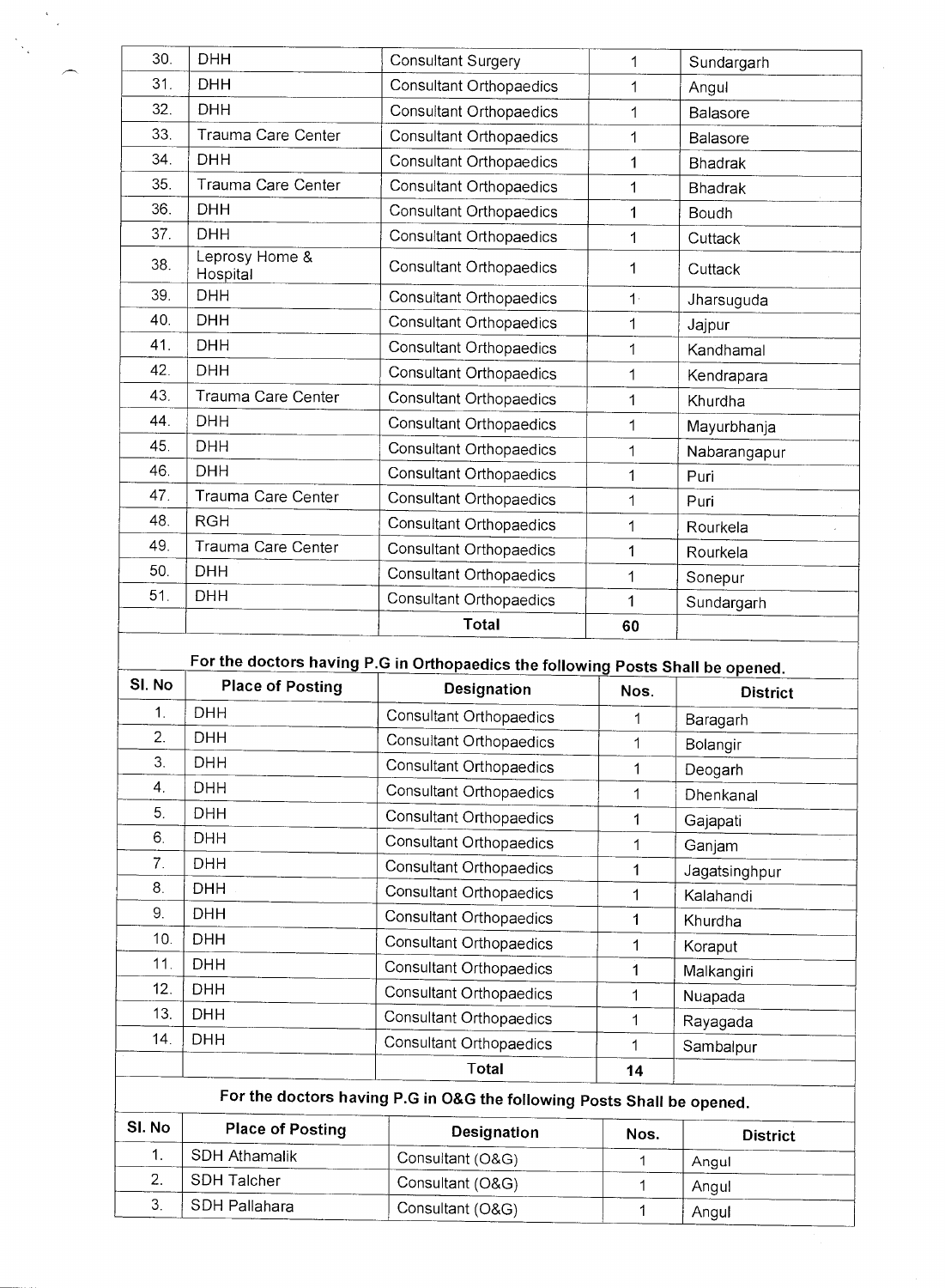| 4.  | <b>DHH</b>                       | Consultant (O&G) | $\mathbf{1}$   | Balasore       |
|-----|----------------------------------|------------------|----------------|----------------|
| 5.  | SDH, Nilagiri                    | Consultant (O&G) | 1              | Balasore       |
| 6.  | SDH Padmapur                     | Consultant (O&G) | $\mathbf{1}$   | Baragarh       |
| 7.  | Capital Hospital,<br>Bhubaneswar | Consultant (O&G) | 1              | <b>BBSR</b>    |
| 8.  | <b>DHH</b>                       | Consultant (O&G) | 1              | <b>Bhadrak</b> |
| 9.  | City Hospital, Cuttack           | Consultant (O&G) | 1              | Cuttack        |
| 10. | SDH Athagarh                     | Consultant (O&G) | 1              | Cuttack        |
| 11. | SDH Banki                        | Consultant (O&G) | 1              | Cuttack        |
| 12. | <b>DHH</b>                       | Consultant (O&G) | 1              | Dhenkanal      |
| 13. | <b>DHH</b>                       | Consultant (O&G) | 1              | Dhenkanal      |
| 14. | SDH Hindol                       | Consultant (O&G) | $\mathbf{1}$   | Dhenkanal      |
| 15. | SDH Kamakshya Nagar              | Consultant (O&G) | 1              | Dhenkanal      |
| 16. | <b>DHH</b>                       | Consultant (O&G) | 1              | Gajapati       |
| 17. | <b>DHH</b>                       | Consultant (O&G) | 1              | Ganjam         |
| 18. | SDH Bhanjanagar                  | Consultant (O&G) | 1              | Ganjam         |
| 19. | <b>DHH</b>                       | Consultant (O&G) | $\overline{2}$ | Jagatsinghpur  |
| 20. | <b>DHH</b>                       | Consultant (O&G) | 1              | Jajpur         |
| 21. | <b>DHH</b>                       | Consultant (O&G) | $\overline{2}$ | Jharsuguda     |
| 22. | <b>DHH</b>                       | Consultant (O&G) | 1              | Kalahandi      |
| 23. | SDH Dharmagarh                   | Consultant (O&G) | 1              | Kalahandi      |
| 24. | Udit Narayan Pur T.B<br>Hosp.    | Consultant (O&G) | 1              | Kalahandi      |
| 25. | SDH Baliguda                     | Consultant (O&G) | 1              | Kandhamal      |
| 26. | <b>DHH</b>                       | Consultant (O&G) | $\overline{c}$ | Kendrapara     |
| 27. | <b>DHH</b>                       | Consultant (O&G) | 1              | Keonjhar       |
| 28. | SDH Anandapur                    | Consultant (O&G) | 1              | Keonjhar       |
| 29. | SDH Champua                      | Consultant (O&G) | 1              | Keonjhar       |
| 30. | <b>DHH</b>                       | Consultant (O&G) | 1              | Koraput        |
| 31. | SDH Jeypore                      | Consultant (O&G) | $\mathbf 1$    | Koraput        |
| 32. | <b>DHH</b>                       | Consultant (O&G) | $\mathbf 1$    | Mayurbhanja    |
| 33. | SDH Udala                        | Consultant (O&G) | 1              | Mayurbhanja    |
| 34. | SDH Karanjia                     | Consultant (O&G) | 1              | Mayurbhanja    |
| 35  | SDH Rairangapur                  | Consultant (O&G) | $\mathbf 1$    | Mayurbhanja    |
| 36. | <b>DHH</b>                       | Consultant (O&G) | $\overline{c}$ | Nayagarh       |
| 37. | BMGH, Chandpur                   | Consultant (O&G) | 1              | Nayagarh       |
| 38. | <b>DHH</b>                       | Consultant (O&G) | $\mathbf 1$    | Nuapada        |
| 39. | <b>DHH</b>                       | Consultant (O&G) | 1              | Nabarangapur   |
| 40. | <b>DHH</b>                       | Consultant (O&G) | $\mathbf{1}$   | Puri           |
| 41. | <b>DHH</b>                       | Consultant (O&G) | $\mathbf 1$    | Rayagada       |
| 42. | <b>DHH</b>                       | Consultant (O&G) | $\overline{2}$ | Sambalpur      |
| 43. | SDH Rairakhola                   | Consultant (O&G) | $\mathbf 1$    | Sambalpur      |
| 44. | SDH Kuchinda                     | Consultant (O&G) | $\mathbf 1$    | Sambalpur      |
| 45. | SDH Bonai                        | Consultant (O&G) | 1              | Sundargarh     |
| 46. | <b>DHH</b>                       | <b>GDMO</b>      | 1              | Angul          |
| 47. | <b>DHH</b>                       | <b>GDMO</b>      | 1              | Baragarh       |
|     | Capital Hospital,                |                  |                |                |
| 48. | Bhubaneswar                      | <b>GDMO</b>      | $\overline{c}$ | <b>BBSR</b>    |
| 49. | <b>DHH</b>                       | GDMO             | 1              | Bhadrak        |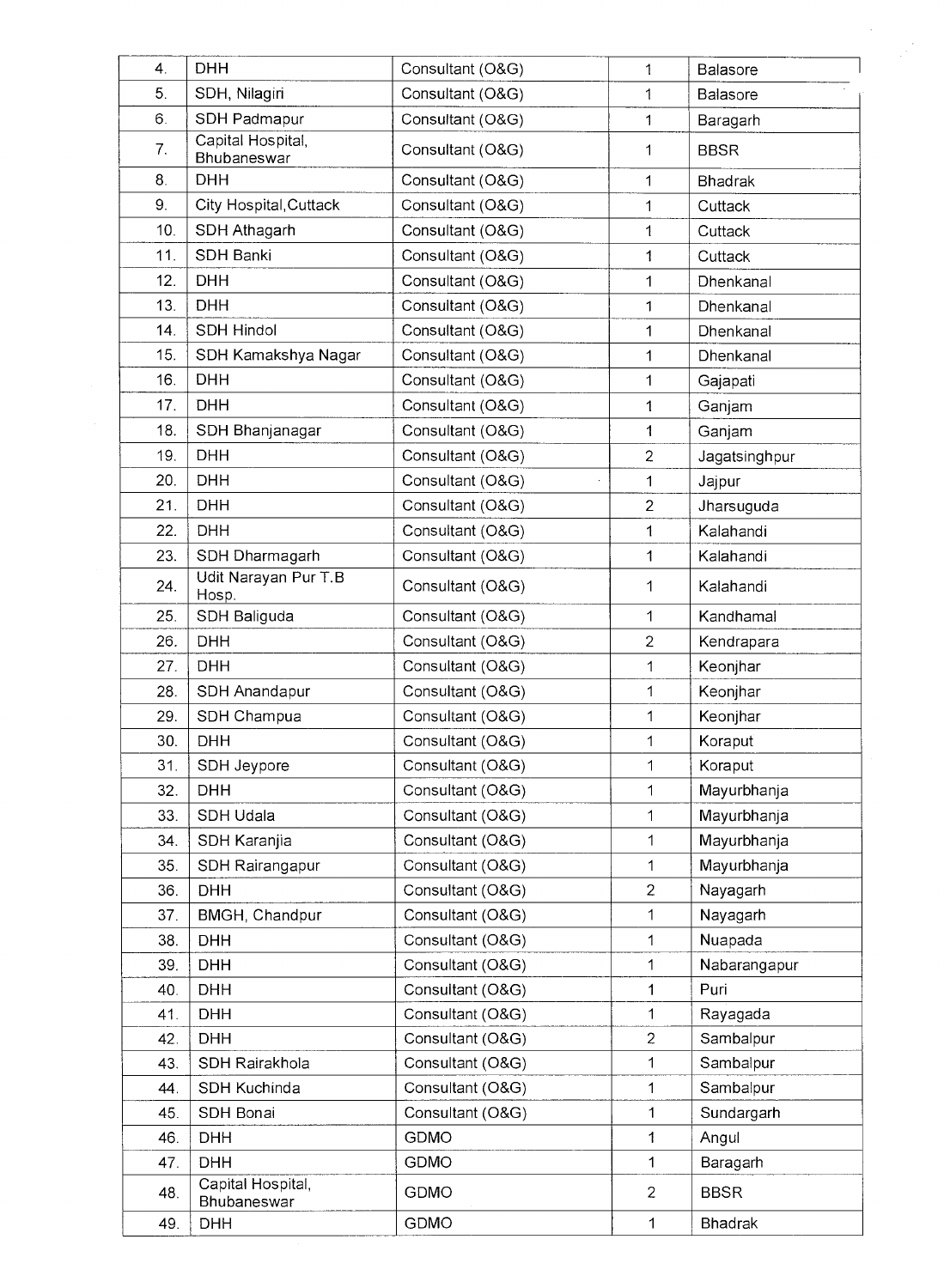|            |                          | Total<br>For the doctors having P.G in Skin & V.D the following Posts Shall be opened. | 88             |               |
|------------|--------------------------|----------------------------------------------------------------------------------------|----------------|---------------|
|            |                          | Consultant Path                                                                        | 1              | Malkangiri    |
| 80.        | <b>DHH</b>               | Consultant Anaes.                                                                      | 1              | Angul         |
| 79.        | <b>DHH</b>               | Consultant ENT                                                                         | 1              | Sundargarh    |
| 78.        | DHH                      | Consultant ENT                                                                         | 1              | Sonepur       |
| 77.        | <b>DHH</b><br><b>DHH</b> | Consultant ENT                                                                         | 1              | Baragarh      |
| 75.<br>76. | <b>DHH</b>               | Consultant ENT                                                                         | 1              | Balasore      |
| 74.        | <b>DHH</b>               | GDMO                                                                                   | 1              | Sundargarh    |
| 73.        | <b>DHH</b>               | <b>GDMO</b>                                                                            | 1              | Sonepur       |
|            |                          | GDMO                                                                                   | 1              | Sambalpur     |
| 72.        | DHH                      | <b>GDMO</b>                                                                            | $\overline{2}$ | Rourkela      |
| 71.        | <b>RGH</b>               | GDMO                                                                                   | 1              | Rayagada      |
| 70.        | <b>DHH</b>               | <b>GDMO</b>                                                                            | 1              | Puri          |
| 69.        | <b>DHH</b>               |                                                                                        | 1              | Nuapada       |
| 68.        | <b>DHH</b>               | GDMO                                                                                   | 1              | Nayagarh      |
| 67.        | <b>DHH</b>               | <b>GDMO</b><br><b>GDMO</b>                                                             | $\mathbf 1$    | Mayurbhanja   |
| 66.        | <b>DHH</b>               | <b>GDMO</b>                                                                            | $\mathbf 1$    | Malkangiri    |
| 65.        | <b>DHH</b>               | GDMO                                                                                   | 1              | Koraput       |
| 64.        | <b>DHH</b>               |                                                                                        | $\mathbf{1}$   | Khurdha       |
| 63.        | <b>DHH</b>               | <b>GDMO</b>                                                                            | 1              | Keonjhar      |
| 62.        | DHH                      | <b>GDMO</b>                                                                            | 1              | Kendrapara    |
| 61.        | <b>DHH</b>               | <b>GDMO</b>                                                                            | 1              | Kandhamal     |
| 60.        | <b>DHH</b>               | <b>GDMO</b>                                                                            | 1              | Kalahandi     |
| 59.        | <b>DHH</b>               | GDMO                                                                                   | 1              | Jharsuguda    |
| 58.        | <b>DHH</b>               | GDMO                                                                                   | 1              | Jajpur        |
| 57.        | <b>DHH</b>               | GDMO                                                                                   | $\overline{2}$ | Jagatsinghpur |
| 56.        | <b>DHH</b>               | GDMO                                                                                   | 1              | Ganjam        |
| 55.        | <b>DHH</b>               | GDMO                                                                                   | 1              | Gajapati      |
| 54.        | <b>DHH</b>               | <b>GDMO</b>                                                                            | 1              | Dhenkanal     |
| 53.        | <b>DHH</b>               | <b>GDMO</b>                                                                            | $\mathbf{1}$   | Deogarh       |
| 52.        | <b>DHH</b>               | GDMO<br>GDMO                                                                           | $\mathbf{1}$   | Cuttack       |
| 51.        | <b>DHH</b>               | <b>GDMO</b>                                                                            | 1              | Boudh         |
| 50.        | <b>DHH</b>               |                                                                                        |                |               |

# **For the doctors having P.G in Skin & V.D the following Posts Shall be opened.**

| SI. No | <b>Place of Posting</b> | <b>Designation</b>      | Nos.        | <b>District</b> |
|--------|-------------------------|-------------------------|-------------|-----------------|
| 1.     | <b>DHH</b>              | Consultant (Skin & V.D) | 11          | Angul           |
| 2.     | <b>DHH</b>              | Consultant (Skin & V.D) | 1           | Balasore        |
| 3.     | <b>DHH</b>              | Consultant (Skin & V.D) |             | Ganjam          |
| 4.     | <b>DHH</b>              | Consultant (Skin & V.D) |             | Kendrapara      |
| 5.     | <b>DHH</b>              | Consultant (Skin & V.D) |             | Keonjhar        |
| 6.     | <b>DHH</b>              | Consultant (Skin & V.D) |             | Koraput         |
| 7.     | <b>DHH</b>              | Consultant (Skin & V.D) | 1.          | Mayurbhanja     |
| 8.     | <b>DHH</b>              | Consultant (Skin & V.D) | 1.          | Nayagarh        |
| 9.     | <b>DHH</b>              | Consultant (Skin & V.D) | $\mathbf 1$ | Puri            |
| 10.    | <b>DHH</b>              | Consultant (Skin & V.D) | 1           | Baragarh        |
| 11.    | <b>DHH</b>              | Consultant (Skin & V.D) |             | Boudh           |
| 12.    | <b>DHH</b>              | Consultant (Skin & V.D) | 1           | Cuttack         |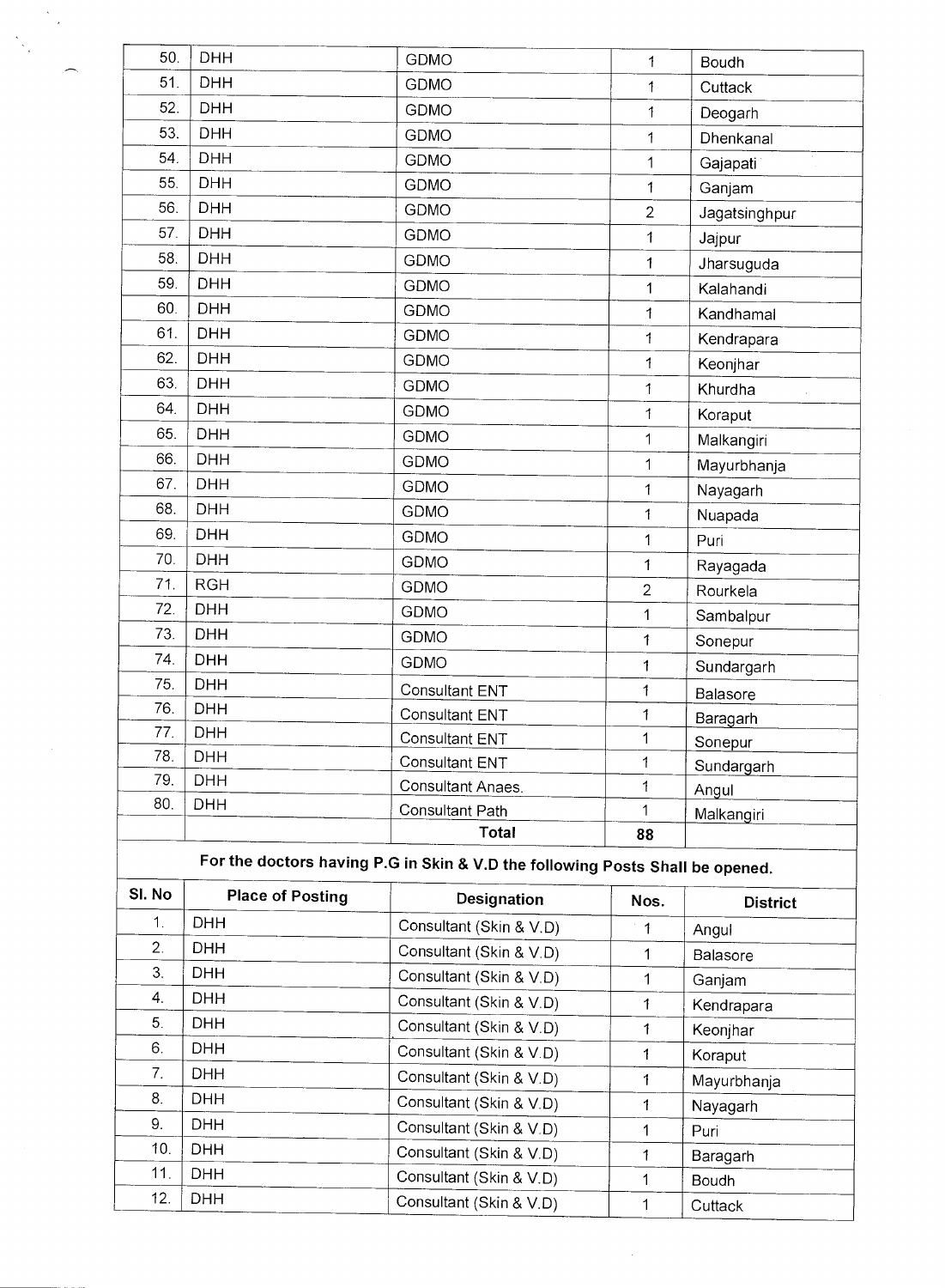|     |                         | Total                   | 25 |                  |
|-----|-------------------------|-------------------------|----|------------------|
| 25. | <b>DHH</b>              | Consultant (Skin & V.D) | 1  | Rayagada         |
| 24. | <b>DHH</b>              | Consultant (Skin & V.D) | 1  | Nuapada          |
| 23. | <b>DHH</b>              | Consultant (Skin & V.D) | 1  | Nabarangapur     |
| 22. | <b>DHH</b>              | Consultant (Skin & V.D) | 1  | Malkangiri       |
| 21. | <b>DHH</b>              | Consultant (Skin & V.D) | 1  | Khurdha          |
| 20. | <b>DHH</b>              | Consultant (Skin & V.D) | 1  | Kandhamal        |
| 19. | <b>DHH</b>              | Consultant (Skin & V.D) |    | Kalahandi        |
| 18. | <b>DHH</b>              | Consultant (Skin & V.D) | 1  | Jharsuguda       |
| 17. | <b>DHH</b>              | Consultant (Skin & V.D) | 1. | Jajpur           |
| 16. | <b>DHH</b>              | Consultant (Skin & V.D) |    | Gajapati         |
| 15. | <b>DHH</b>              | Consultant (Skin & V.D) |    | <b>Dhenkanal</b> |
| 14. | <b>DHH</b>              | Consultant (Skin & V.D) | 1. | Deogarh          |
| 13. | Leprosy Home & Hospital | Consultant (Skin & V.D) |    | Cuttack          |

### **For the doctors having P.G in ENT the following Posts Shall be opened.**

| SI. No | <b>Place of Posting</b>          | <b>Designation</b> | Nos.           | <b>District</b> |
|--------|----------------------------------|--------------------|----------------|-----------------|
| 1.     | <b>DHH</b>                       | Consultant (ENT)   | 1              | Bolangir        |
| 2.     | <b>DHH</b>                       | Consultant (ENT)   | 1              | Boudh           |
| 3.     | <b>DHH</b>                       | Consultant (ENT)   | 1              | Gajapati        |
| 4.     | <b>RGH</b>                       | Consultant (ENT)   | 1              | Rourkela        |
| 5.     | <b>DHH</b>                       | Consultant (ENT)   | 1              | <b>Bhadrak</b>  |
| 6.     | <b>DHH</b>                       | Consultant (ENT)   | 1              | Cuttack         |
| 7.     | <b>DHH</b>                       | Consultant (ENT)   | 1 <sub>1</sub> | Keonjhar        |
| 8.     | <b>DHH</b>                       | Consultant (ENT)   | 1              | Kendrapara      |
| 9.     | <b>DHH</b>                       | Consultant (ENT)   | 1              | Malkangiri      |
| 10.    | <b>DHH</b>                       | Consultant (ENT)   |                | Nabarangapur    |
| 11.    | <b>DHH</b>                       | Consultant (ENT)   | 1              | Rayagada        |
| 12.    | Capital Hospital,<br>Bhubaneswar | Consultant (ENT)   | 1              | Bhubaneswar     |
| 13.    | <b>DHH</b>                       | Consultant (ENT)   | 1              | Deogarh         |
| 14.    | <b>DHH</b>                       | Consultant (ENT)   | 1              | Jagatsinghpur   |
| 15.    | <b>DHH</b>                       | Consultant (ENT)   | 1              | Jajpur          |
|        |                                  | Total              | 15             |                 |

#### **For the doctors having P.G in Anaes. Or LSAS training the following Posts Shall be opened. (Trauma Care Centers will not be opened for LSAS trained doctors)**

| SI. No | <b>Place of Posting</b>       | <b>Designation</b>  | Nos. | <b>District</b> |
|--------|-------------------------------|---------------------|------|-----------------|
| 1.     | Trauma Care Center            | Consultant (Anaes.) |      | <b>Balasore</b> |
| 2.     | <b>DHH</b>                    | Consultant (Anaes.) | 1    | Baragarh        |
| 3.     | <b>DHH</b>                    | Consultant (Anaes.) |      | Bolangir        |
| 4.     | Capital Hospital, Bhubaneswar | Consultant (Anaes.) |      | <b>BBSR</b>     |
| 5.     | Trauma Care Center            | Consultant (Anaes.) |      | <b>Bhadrak</b>  |
| 6.     | <b>DHH</b>                    | Consultant (Anaes.) |      | Boudh           |
| 7.     | <b>DHH</b>                    | Consultant (Anaes.) |      | Cuttack         |
| 8.     | <b>DHH</b>                    | Consultant (Anaes.) | 1    | Deogarh         |
| 9.     | DHH                           | Consultant (Anaes.) | 1    | Dhenkanal       |
| 10.    | <b>DHH</b>                    | Consultant (Anaes.) |      | Gajapati        |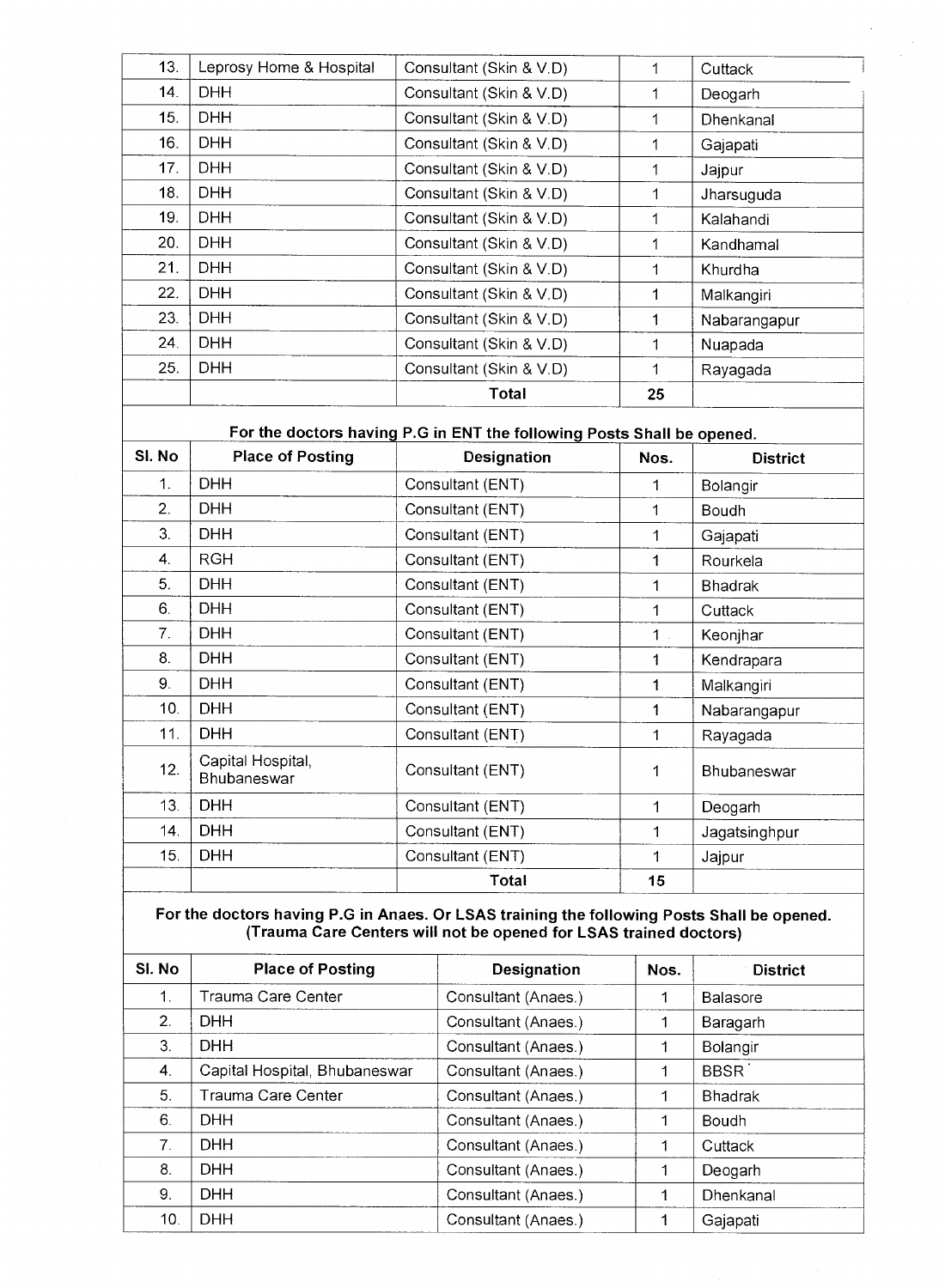| 11.    | <b>DHH</b>                                                                   | Consultant (Anaes.)         | 1            | Ganjam          |
|--------|------------------------------------------------------------------------------|-----------------------------|--------------|-----------------|
| 12.    | <b>DHH</b>                                                                   | Consultant (Anaes.)         | 1            | Jagatsinghpur   |
| 13.    | <b>DHH</b>                                                                   | Consultant (Anaes.)         | 1            | Jharsuguda      |
| 14.    | <b>DHH</b>                                                                   | Consultant (Anaes.)         | 1            | Jajpur          |
| 15.    | <b>DHH</b>                                                                   | Consultant (Anaes.)         | 1            | Kalahandi       |
| 16.    | <b>DHH</b>                                                                   | Consultant (Anaes.)         | 1            | Kandhamal       |
| 17.    | <b>DHH</b>                                                                   | Consultant (Anaes.)         | 1            | Kendrapara      |
| 18.    | <b>DHH</b>                                                                   | Consultant (Anaes.)         | 1            | Keonjhar        |
| 19.    | <b>DHH</b>                                                                   | Consultant (Anaes.)         | 1            | Malkangiri      |
| 20.    | <b>DHH</b>                                                                   | Consultant (Anaes.)         | 1            | Mayurbhanja     |
| 21.    | <b>DHH</b>                                                                   | Consultant (Anaes.)         | 1            | Nayagarh        |
| 22.    | <b>DHH</b>                                                                   | Consultant (Anaes.)         | 1            | Nuapada         |
| 23.    | <b>DHH</b>                                                                   | Consultant (Anaes.)         | $\mathbf{1}$ | Nabarangapur    |
| 24.    | Trauma Care Center                                                           | Consultant (Anaes.)         | 1            | Puri            |
| 25.    | <b>DHH</b>                                                                   | Consultant (Anaes.)         | 1            | Rayagada        |
| 26.    | <b>DHH</b>                                                                   | Consultant (Anaes.)         | $\mathbf{1}$ | Sambalpur       |
| 27.    | <b>DHH</b>                                                                   | Consultant (Anaes.)         | 1            | Sonepur         |
| 28.    | <b>DHH</b>                                                                   | Consultant (Anaes.)         | 1            | Sundargarh      |
|        |                                                                              | Total                       | 28           |                 |
|        | For the doctors having P.G in Pathology the following Posts Shall be opened. |                             |              |                 |
| SI. No | <b>Place of Posting</b>                                                      |                             |              |                 |
| 1.     |                                                                              | Designation                 | Nos.         | <b>District</b> |
| 2.     | <b>DHH</b><br><b>DHH</b>                                                     | Consultant Pathology        | 1            | Angul           |
| 3.     |                                                                              | Consultant Pathology        | 1            | Balasore        |
|        | Capital Hospital, Bhubaneswar                                                | Consultant Pathology        | 1            | <b>BBSR</b>     |
| 4.     | <b>DHH</b>                                                                   | Consultant Pathology        | 1            | <b>Bhadrak</b>  |
| 5.     | <b>DHH</b>                                                                   | Consultant Pathology        | 1            | Boudh           |
| 6.     | <b>DHH</b>                                                                   | Consultant Pathology        | 1            | Cuttack         |
| 7.     | <b>DHH</b>                                                                   | Consultant Pathology        | 1            | Deogarh         |
| 8.     | <b>DHH</b>                                                                   | Consultant Pathology        | 1            | Dhenkanal       |
| 9.     | <b>DHH</b>                                                                   | Consultant Pathology        | 1            | Gajapati        |
| 10.    | <b>DHH</b>                                                                   | Consultant Pathology        | 1            | Ganjam          |
| 11.    | <b>DHH</b>                                                                   | Consultant Pathology        | 1            | Jagatsinghpur   |
| 12.    | DHH                                                                          | Consultant Pathology        | 1            | Jajpur          |
| 13.    | <b>DHH</b>                                                                   | Consultant Pathology        | 1            | Kandhamal       |
| 14.    | <b>DHH</b>                                                                   | Consultant Pathology        | $\mathbf 1$  | Kalahandi       |
| 15.    | <b>DHH</b>                                                                   | Consultant Pathology        | 1            | Kendrapara      |
| 16.    | <b>DHH</b>                                                                   | Consultant Pathology        | 1            | Khurdha         |
| 17.    | <b>DHH</b>                                                                   | Consultant Pathology        | 1            | Koraput         |
| 18.    | <b>DHH</b>                                                                   | Consultant Pathology        | 1            | Nayagarh        |
| 19.    | BMGH, Chandpur                                                               | Consultant Pathology        | 1            | Nayagarh        |
| 20.    | <b>DHH</b>                                                                   | <b>Consultant Pathology</b> | 1            | Puri            |
| 21.    | T.B & I.D.H, Puri                                                            | <b>Consultant Pathology</b> | 1            | Puri            |
| 22.    | <b>DHH</b>                                                                   | <b>Consultant Pathology</b> | $\mathbf{1}$ | Rayagada        |
| 23.    | <b>RGH</b>                                                                   | Consultant Pathology        | 1            | Rourkela        |
| 24.    | <b>DHH</b>                                                                   | Consultant Pathology        | 1            | Sambalpur       |
|        |                                                                              |                             |              |                 |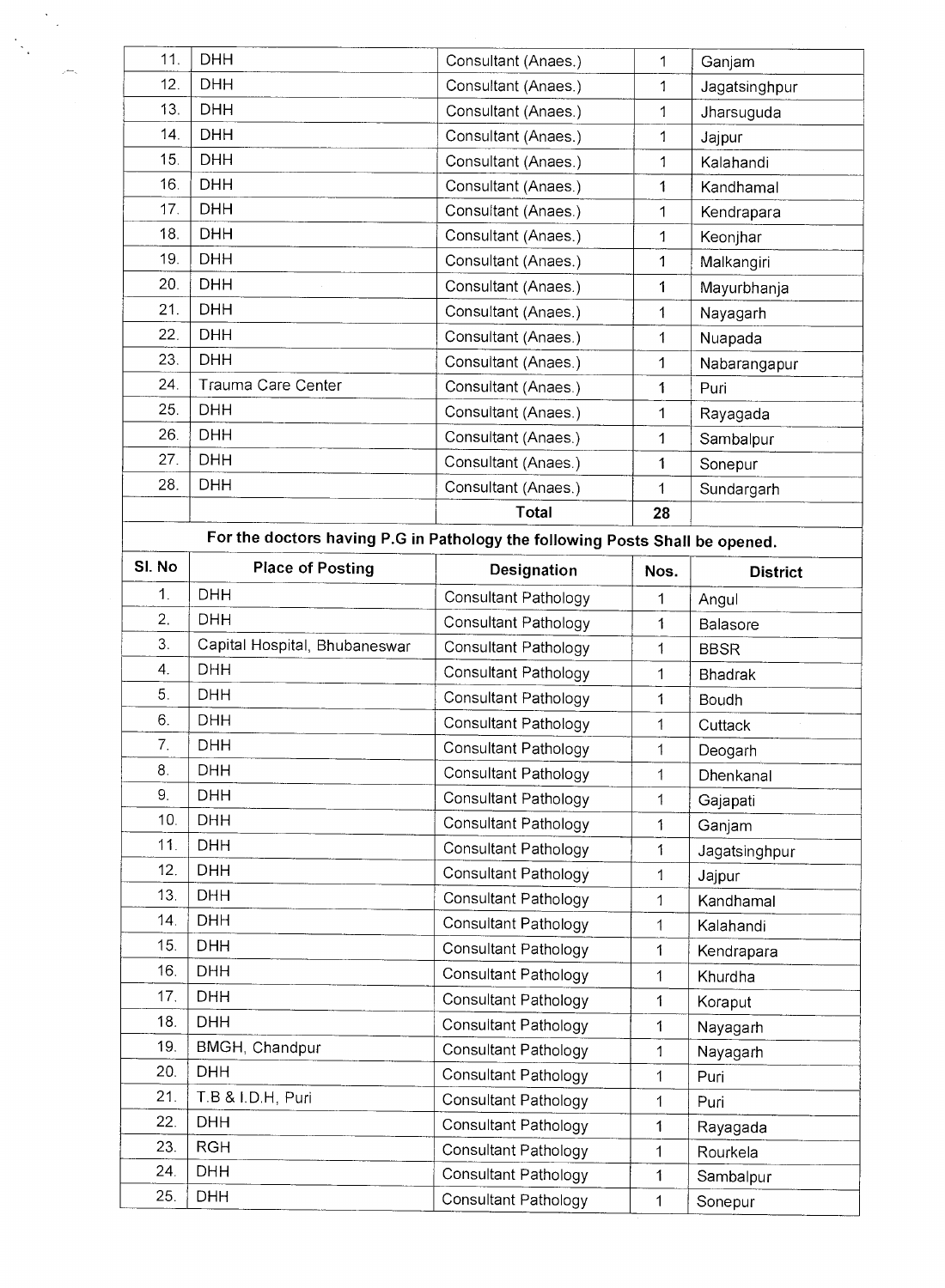| 26.    | <b>DHH</b><br><b>Consultant Pathology</b>                                                      |                            | 1                       | Sundargarh                      |  |  |  |  |
|--------|------------------------------------------------------------------------------------------------|----------------------------|-------------------------|---------------------------------|--|--|--|--|
| 27.    | Capital Hospital, Bhubaneswar                                                                  | <b>BBO</b>                 | 1                       | <b>BBSR</b>                     |  |  |  |  |
|        |                                                                                                | <b>Total</b>               | 27                      |                                 |  |  |  |  |
|        | For the doctors having P.G in Microbiology the following Posts Shall be opened.                |                            |                         |                                 |  |  |  |  |
| SI. No | <b>Place of Posting</b>                                                                        | Designation                | Nos.                    | <b>District</b>                 |  |  |  |  |
| 1.     | Capital Hospital, Bhubaneswar                                                                  | Consultant (Microbiology)  | 1                       | <b>BBSR</b>                     |  |  |  |  |
| 2.     | ATD &TC, Cuttack                                                                               | Consultant (Microbiology)  | 1                       | Cuttack                         |  |  |  |  |
| 3.     | State Bact & Path Laboratory                                                                   | M.O                        | 1                       | Cuttack                         |  |  |  |  |
|        |                                                                                                | <b>Total</b>               | $\overline{\mathbf{3}}$ |                                 |  |  |  |  |
|        | For the doctors having P.G in Neuro Surgery the following Posts Shall be opened.               |                            |                         |                                 |  |  |  |  |
| SI. No | <b>Place of Posting</b>                                                                        | <b>Designation</b>         | Nos.                    | <b>District</b>                 |  |  |  |  |
| 1.     | <b>DHH</b>                                                                                     | Consultant (Neuro Surgery) | 1                       | Kalahandi                       |  |  |  |  |
| 2.     | <b>DHH</b>                                                                                     | Consultant (Neuro Surgery) | 1                       | Koraput                         |  |  |  |  |
| 3.     | <b>DHH</b>                                                                                     | Consultant (Neuro Surgery) | 1                       | Mayurbhanja                     |  |  |  |  |
| 4.     | <b>SHQ</b>                                                                                     | J.D (Floating)             | 1                       | Deployed to Capital<br>Hospital |  |  |  |  |
|        |                                                                                                | <b>Total</b>               | 4                       |                                 |  |  |  |  |
|        | For the doctors having P.G in Biochemistry the following Posts Shall be opened.                |                            |                         |                                 |  |  |  |  |
| SI. No | <b>Place of Posting</b>                                                                        | Designation                | Nos.                    | <b>District</b>                 |  |  |  |  |
| 1.     | Capital Hospital, Bhubaneswar                                                                  | Consultant (Biochemistry)  | 1                       | <b>BBSR</b>                     |  |  |  |  |
|        |                                                                                                |                            |                         |                                 |  |  |  |  |
|        | For the doctors having P.G in Psychiatry or DMHP training the following Posts Shall be opened. |                            |                         |                                 |  |  |  |  |
|        |                                                                                                |                            |                         |                                 |  |  |  |  |
| SI. No | <b>Place of Posting</b>                                                                        | Designation                | Nos.                    | <b>District</b>                 |  |  |  |  |
| 1.     | <b>DHH</b>                                                                                     | Consultant (Psychiatry)    | 1                       | Angul                           |  |  |  |  |
| 2.     | <b>DHH</b>                                                                                     | Consultant (Psychiatry)    | 1                       | <b>Balasore</b>                 |  |  |  |  |
| 3.     | <b>DHH</b>                                                                                     | Consultant (Psychiatry)    | 1                       | Cuttack                         |  |  |  |  |
| 4.     | <b>DHH</b>                                                                                     | Consultant (Psychiatry)    | 1                       | Dhenkanal                       |  |  |  |  |
| 5.     | <b>DHH</b>                                                                                     | Consultant (Psychiatry)    | 1                       | Gajapati                        |  |  |  |  |
| 6.     | <b>DHH</b>                                                                                     | Consultant (Psychiatry)    | $\mathbf{1}$            | Ganjam                          |  |  |  |  |
| 7.     | <b>DHH</b>                                                                                     | Consultant (Psychiatry)    | $\mathbf 1$             | Jajpur                          |  |  |  |  |
| 8.     | <b>DHH</b>                                                                                     | Consultant (Psychiatry)    | $\mathbf 1$             | Kalahandi                       |  |  |  |  |
| 9.     | <b>DHH</b>                                                                                     | Consultant (Psychiatry)    | 1                       | Kendrapara                      |  |  |  |  |
| 10.    | <b>DHH</b>                                                                                     | Consultant (Psychiatry)    | $\mathbf{1}$            | Kandhamal                       |  |  |  |  |
| 11.    | <b>DHH</b>                                                                                     | Consultant (Psychiatry)    | $\mathbf 1$             | Koraput                         |  |  |  |  |
| 12.    | <b>DHH</b>                                                                                     | Consultant (Psychiatry)    | $\mathbf 1$             | Mayurbhanja                     |  |  |  |  |
| 13.    | <b>DHH</b>                                                                                     | Consultant (Psychiatry)    | $\mathbf{1}$            | Nayagarh                        |  |  |  |  |
| 14.    | <b>DHH</b>                                                                                     | Consultant (Psychiatry)    | $\mathbf 1$             | Nuapada                         |  |  |  |  |
| 15.    | <b>DHH</b>                                                                                     | Consultant (Psychiatry)    | 1                       | Puri                            |  |  |  |  |
| 16.    | <b>DHH</b>                                                                                     | Consultant (Psychiatry)    | $\ddagger$              | Rayagada                        |  |  |  |  |
| 17.    | <b>RGH</b>                                                                                     | Consultant (Psychiatry)    | $\mathbf{1}$            | Rourkela                        |  |  |  |  |
| 18.    | <b>DHH</b>                                                                                     | Consultant (Psychiatry)    | 1                       | Sambalpur                       |  |  |  |  |
| 19.    | <b>DHH</b>                                                                                     | Consultant (Psychiatry)    | 1                       | Sundargarh                      |  |  |  |  |
|        |                                                                                                |                            |                         |                                 |  |  |  |  |

 $\bar{\gamma}$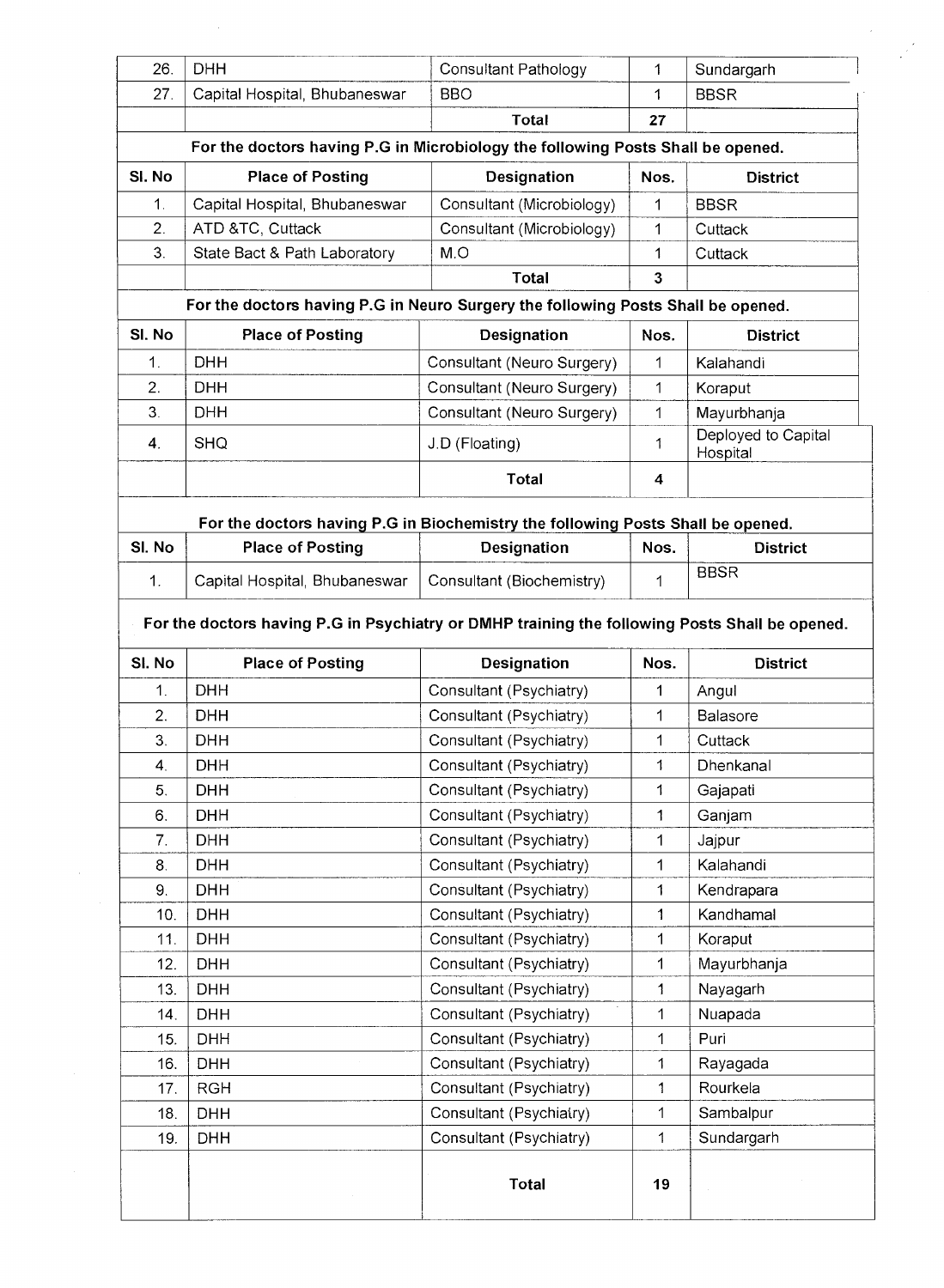| SI. No | <b>Place of Posting</b>       | <b>Designation</b>          | Nos. | <b>District</b> |
|--------|-------------------------------|-----------------------------|------|-----------------|
| 1.     | DHH                           | <b>Consultant Radiology</b> |      | Baragarh        |
| 2.     | Capital Hospital, Bhubaneswar | <b>Consultant Radiology</b> |      | <b>BBSR</b>     |
| 3.     | DHH.                          | <b>Consultant Radiology</b> |      | Ganjam          |
| 4.     | <b>RGH</b>                    | <b>Consultant Radiology</b> |      | Rourkela        |
| 5.     | DHH                           | Consultant Radiology        |      | Rayagada        |
|        |                               | Total                       | 5    |                 |

 $\frac{1}{2}$ 

 $\Gamma$ 

### **For the doctors having P.G in Radiotherapy the following Posts Shall be opened.**

| SI. No | <b>Place of Posting</b> | Designation                 | Nos. | <b>District</b> |
|--------|-------------------------|-----------------------------|------|-----------------|
|        | Capital Hosp., BBSR     | Consultant (Onchology)      |      | <b>BBSR</b>     |
|        | DHH                     | <b>Consultant Radiology</b> |      | Kalahandi       |
|        | DHH                     | <b>Consultant Radiology</b> |      | Jharsuguda      |
|        |                         | Total                       |      |                 |

## **For the doctors having Chemotherapy training the following Posts Shall be opened.**

| SI. No         | <b>Place of Posting</b> | Designation  | Nos. | <b>District</b> |
|----------------|-------------------------|--------------|------|-----------------|
| 1.             | <b>DHH</b>              | <b>GDMO</b>  | 1    | <b>Balasore</b> |
| 2.             | <b>DHH</b>              | <b>GDMO</b>  | 1    | Dhenkanal       |
| 3.             | <b>DHH</b>              | <b>GDMO</b>  | 1    | Gajapati        |
| $\mathbf{4}$ . | <b>DHH</b>              | <b>GDMO</b>  | 1    | Jharsuguda      |
| 5.             | <b>DHH</b>              | <b>GDMO</b>  | 4    | Kalahandi       |
| 6.             | <b>DHH</b>              | <b>GDMO</b>  | 1    | Keonihar        |
| 7.             | <b>DHH</b>              | <b>GDMO</b>  | 1    | Rayagada        |
| 8.             | <b>RGH</b>              | <b>GDMO</b>  | 1    | Rourkela        |
| 9.             | <b>DHH</b>              | <b>GDMO</b>  | 1    | Khurdha         |
|                |                         | <b>Total</b> | 9    |                 |

## **For the doctors having P.G in T.B & C.D the following Posts Shall be opened.**

| SI. No | <b>Place of Posting</b>    | <b>Designation</b> | Nos. | <b>District</b> |
|--------|----------------------------|--------------------|------|-----------------|
| 1.     | <b>DHH</b>                 | Consultant TB &CD  | 1    | Angul           |
| 2.     | <b>DHH</b>                 | Consultant TB &CD  | 1    | <b>Bhadrak</b>  |
| 3.     | <b>DHH</b>                 | Consultant TB &CD  | 1    | Bolangir        |
| 4.     | DHH.                       | Consultant TB &CD  | 1    | Cuttack         |
| 5.     | DHH                        | Consultant TB &CD  | 1    | Deogarh         |
| 6.     | <b>DHH</b>                 | Consultant TB &CD  | 1    | Gajapati        |
| 7.     | <b>DHH</b>                 | Consultant TB &CD  | 1    | Ganjam          |
| 8.     | <b>DHH</b>                 | Consultant TB &CD  | 1    | Jagatsinghpur   |
| 9.     | DHH.                       | Consultant TB &CD  | 1    | Jajpur          |
| 10.    | <b>DHH</b>                 | Consultant TB &CD  | 1    | Kalahandi       |
| 11.    | Udit Narayan Pur T.B Hosp. | Consultant TB &CD  | 1    | Kalahandi       |
| 12.    | <b>DHH</b>                 | Consultant TB &CD  | 1    | Kandhamal       |
| 13.    | <b>DHH</b>                 | Consultant TB &CD  | 1    | Keonjhar        |
| 14.    | <b>DHH</b>                 | Consultant TB &CD  | 1    | Koraput         |
| 15.    | DHH                        | Consultant TB &CD  | 1    | Malkangiri      |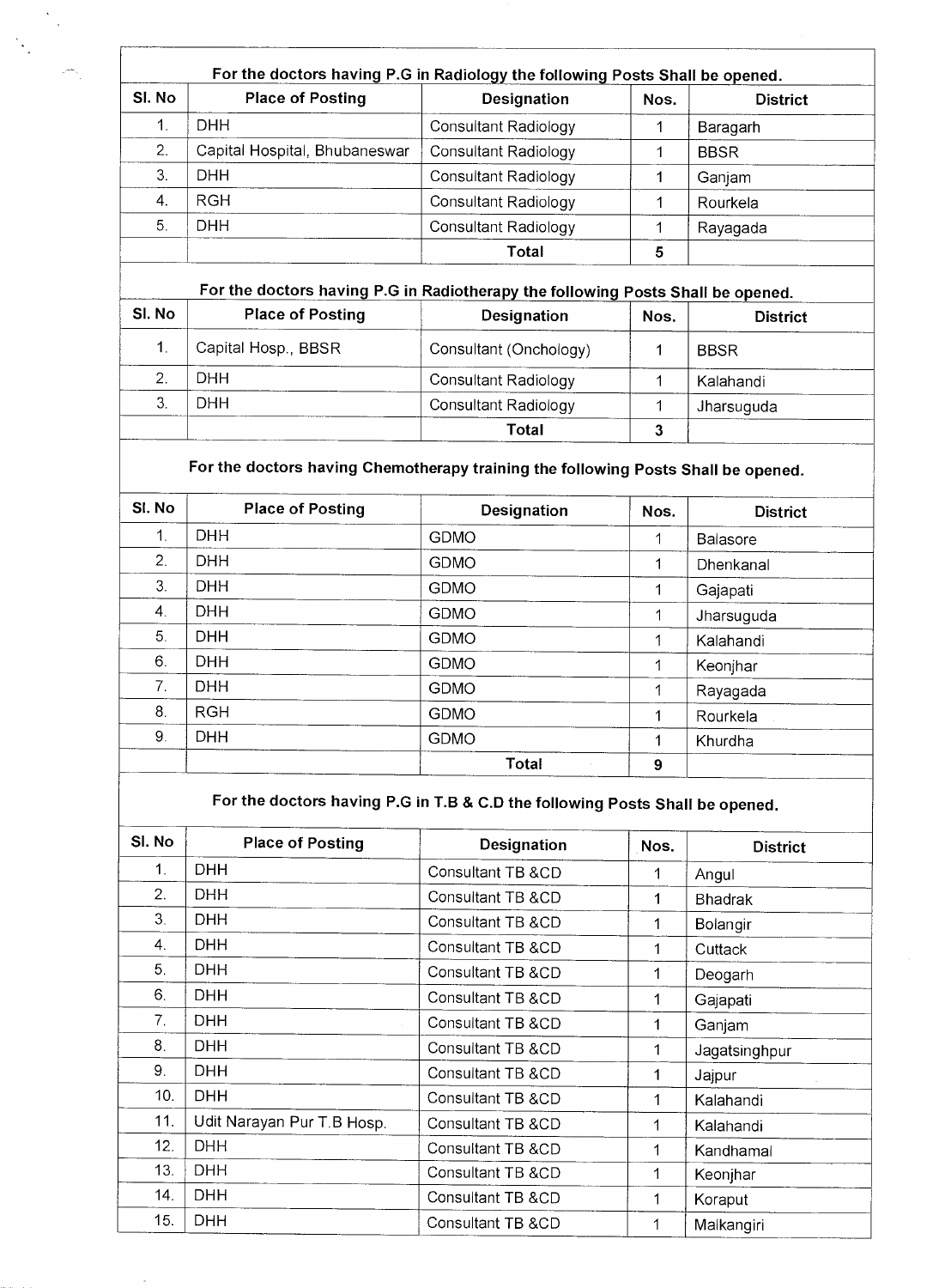|     |                     | Total             | 24 |              |
|-----|---------------------|-------------------|----|--------------|
| 24. | Capital Hosp., BBSR | Consultant TB &CD |    | <b>BBSR</b>  |
| 23. | <b>DHH</b>          | Consultant TB &CD | 1  | Dhenkanal    |
| 22. | DHH                 | Consultant TB &CD |    | Sonepur      |
| 21. | DHH                 | Consultant TB &CD |    | Sambalpur    |
| 20. | DHH                 | Consultant TB &CD |    | Rayagada     |
| 19. | DHH                 | Consultant TB &CD |    | Nuapada      |
| 18. | T.B & I.D.H, Puri   | Consultant TB &CD |    | Puri         |
| 17. | <b>DHH</b>          | Consultant TB &CD |    | Nayagarh     |
| 16. | DHH                 | Consultant TB &CD |    | Nabarangapur |

### **For the doctors having P.G in Paed. the following Posts Shall be opened.**

| SI. No | <b>Place of Posting</b><br><b>Designation</b> |                               | Nos.           | <b>District</b> |
|--------|-----------------------------------------------|-------------------------------|----------------|-----------------|
| 1.     | <b>SDH Athamalik</b>                          | <b>Consultant Paediatrics</b> | 1              | Angul           |
| 2.     | SDH Pallahara                                 | <b>Consultant Paediatrics</b> | $\mathbf{1}$   | Angul           |
| 3.     | SDH, Nilagiri                                 | <b>Consultant Paediatrics</b> | 1              | Balasore        |
| 4.     | SDH Padmapur                                  | <b>Consultant Paediatrics</b> | 1              | Baragarh        |
| 5.     | SDH Patanagarh                                | <b>Consultant Paediatrics</b> | $\mathbf{1}$   | Bolangir        |
| 6.     | SDH Athagarh                                  | <b>Consultant Paediatrics</b> | 1              | Cuttack         |
| 7.     | SDH Kamakshya Nagar                           | <b>Consultant Paediatrics</b> | $\mathbf{1}$   | Dhenkanal       |
| 8.     | SDH Chhatrapur                                | <b>Consultant Paediatrics</b> | $\mathbf 1$    | Ganjam          |
| 9.     | SDH Anandapur                                 | <b>Consultant Paediatrics</b> | 1              | Keonjhar        |
| 10.    | SDH Jeypore                                   | <b>Consultant Paediatrics</b> | 1              | Koraput         |
| 11.    | SDH Udala                                     | <b>Consultant Paediatrics</b> | 1              | Mayurbhanja     |
| 12.    | SDH Rairakhola                                | <b>Consultant Paediatrics</b> | $\mathbf{1}$   | Sambalpur       |
| 13.    | <b>DHH</b>                                    | <b>Consultant Paediatrics</b> | $\mathbf{1}$   | Angul           |
| 14.    | <b>DHH</b>                                    | <b>Consultant Paediatrics</b> | 1              | Balasore        |
| 15.    | SNCU                                          | <b>Consultant Paediatrics</b> | $\overline{2}$ | Balasore        |
| 16.    | <b>DHH</b>                                    | <b>Consultant Paediatrics</b> | 1              | Baragarh        |
| 17.    | <b>DHH</b>                                    | <b>Consultant Paediatrics</b> | 1              | Bhadrak         |
| 18.    | <b>DHH</b>                                    | <b>Consultant Paediatrics</b> | 1              | Bolangir        |
| 19.    | <b>DHH</b>                                    | <b>Consultant Paediatrics</b> | 1              | Jagatsinghpur   |
| 20.    | <b>DHH</b>                                    | <b>Consultant Paediatrics</b> | 1              | Jajpur          |
| 21.    | <b>DHH</b>                                    | <b>Consultant Paediatrics</b> | 1              | Kalahandi       |
| 22.    | <b>DHH</b>                                    | <b>Consultant Paediatrics</b> | 1              | Kandhamal       |
| 23.    | SNCU                                          | <b>Consultant Paediatrics</b> | 1              | Kandhamal       |
| 24.    | <b>DHH</b>                                    | <b>Consultant Paediatrics</b> | 1              | Kendrapara      |
| 25.    | SNCU                                          | <b>Consultant Paediatrics</b> | 1              | Kendrapara      |
| 26.    | <b>DHH</b>                                    | <b>Consultant Paediatrics</b> | 1              | Keonjhar        |
| 27.    | <b>DHH</b>                                    | <b>Consultant Paediatrics</b> | 1              | Khurdha         |
| 28.    | <b>DHH</b>                                    | <b>Consultant Paediatrics</b> | 1              | Mayurbhanja     |
| 29.    | <b>DHH</b>                                    | <b>Consultant Paediatrics</b> | 1              | Nabarangapur    |
| 30.    | <b>DHH</b>                                    | <b>Consultant Paediatrics</b> | 1              | Nayagarh        |
| 31.    | <b>DHH</b>                                    | <b>Consultant Paediatrics</b> | 1              | Nuapada         |
| 32.    | <b>DHH</b>                                    | <b>Consultant Paediatrics</b> | 1              | Rayagada        |
| 33.    | Capital Hospital, Bhubaneswar                 | <b>Consultant Paediatrics</b> | 1              | <b>BBSR</b>     |
| 34.    | SNCU<br><b>Consultant Paediatrics</b>         |                               | 1              | <b>BBSR</b>     |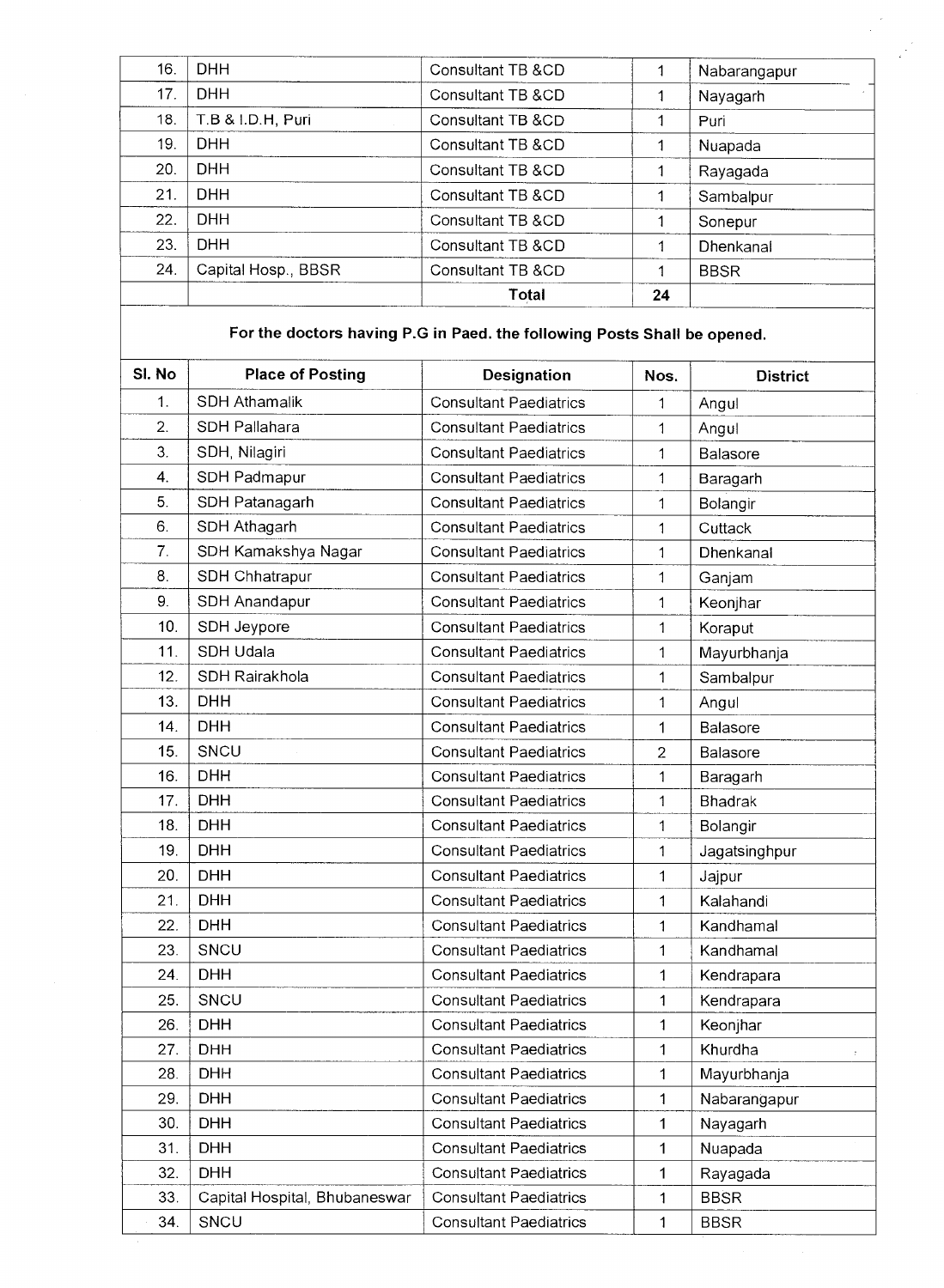| 35. | BMGH, Chandpur         | <b>Consultant Paediatrics</b> | 1              | Nayagarh       |
|-----|------------------------|-------------------------------|----------------|----------------|
| 36. | <b>DHH</b>             | <b>Consultant Paediatrics</b> | 1              | Boudh          |
| 37. | <b>DHH</b>             | <b>Consultant Paediatrics</b> | 1              | Cuttack        |
| 38. | <b>DHH</b>             | <b>Consultant Paediatrics</b> | 1              | Deogarh        |
| 39. | <b>DHH</b>             | <b>Consultant Paediatrics</b> | 1              | Gajapati       |
| 40. | <b>DHH</b>             | <b>Consultant Paediatrics</b> | 1              | Ganjam         |
| 41. | <b>DHH</b>             | <b>Consultant Paediatrics</b> | 1              | Jharsuguda     |
| 42. | <b>DHH</b>             | <b>Consultant Paediatrics</b> | 1              | Koraput        |
| 43. | <b>DHH</b>             | <b>Consultant Paediatrics</b> | 1              | Malkangiri     |
| 44. | <b>DHH</b>             | <b>Consultant Paediatrics</b> | 1              | Nabarangapur   |
| 45. | <b>DHH</b>             | <b>Consultant Paediatrics</b> | 1              | Puri           |
| 46. | <b>DHH</b>             | <b>Consultant Paediatrics</b> | 1              | Sambalpur      |
| 47. | <b>RGH</b>             | <b>Consultant Paediatrics</b> | 1              | Rourkela       |
| 48. | <b>SDH Talcher</b>     | <b>Consultant Paediatrics</b> | 1              | Angul          |
| 49. | <b>SDH Titilagarh</b>  | <b>Consultant Paediatrics</b> | 1              | Bolangir       |
| 50. | <b>SDH Banki</b>       | <b>Consultant Paediatrics</b> | 1              | Cuttack        |
| 51. | SDH Hindola            | <b>Consultant Paediatrics</b> | 1              | Dhenkanal      |
| 52. | SDH Dharmagarh         | <b>Consultant Paediatrics</b> | 1              | Kalahandi      |
| 53. | SDH Baliguda           | <b>Consultant Paediatrics</b> | 1              | Kandhamal      |
| 54. | SDH Champua            | <b>Consultant Paediatrics</b> | 1              | Keonjhar       |
| 55. | <b>SDH Gunupur</b>     | <b>Consultant Paediatrics</b> | 1              | Rayagada       |
| 56  | SDH Kuchinda           | <b>Consultant Paediatrics</b> | 1              | Sambalpur      |
| 57. | SDH Biramaharajpur     | <b>Consultant Paediatrics</b> | 1              | Sonepur        |
| 58. | SDH Bonai              | <b>Consultant Paediatrics</b> | 1              | Sundargarh     |
| 59. | SNCU                   | <b>Consultant Paediatrics</b> | 1              | Angul          |
| 60. | SNCU                   | <b>Consultant Paediatrics</b> | 1              | Baragarh       |
| 61. | SNCU                   | <b>Consultant Paediatrics</b> | 1              | <b>Bhadrak</b> |
| 62  | SNCU                   | <b>Consultant Paediatrics</b> | 1              | Bolangir       |
| 63. | SNCU                   | <b>Consultant Paediatrics</b> | 1              | Boudh          |
| 64. | SNCU                   | <b>Consultant Paediatrics</b> | 1              | Deogarh        |
| 65. | SNCU                   | <b>Consultant Paediatrics</b> | $\overline{2}$ | Gajapati       |
| 66. | SDH Bhanjanagar (SNCU) | <b>Consultant Paediatrics</b> | 1              | Ganjam         |
| 67. | SNCU                   | <b>Consultant Paediatrics</b> | 1              | Jagatsinghpur  |
| 68. | SNCU                   | <b>Consultant Paediatrics</b> | 1              | Jajpur         |
| 69. | SNCU                   | <b>Consultant Paediatrics</b> | $\overline{2}$ | Kalahandi      |
| 70. | SNCU                   | <b>Consultant Paediatrics</b> | $\overline{2}$ | Keonjhar       |
| 71. | SNCU                   | <b>Consultant Paediatrics</b> | $\mathbf{1}$   | Khurdha        |
| 72. | SNCU                   | <b>Consultant Paediatrics</b> | $\overline{2}$ | Koraput        |
| 73. | SDH Jeypore SNCU       | <b>Consultant Paediatrics</b> | 1              | Koraput        |
| 74. | SNCU                   | <b>Consultant Paediatrics</b> | 1              | Malkangiri     |
| 75. | SNCU                   | <b>Consultant Paediatrics</b> | $\overline{2}$ | Mayurbhanja    |
| 76. | SNCU                   | <b>Consultant Paediatrics</b> | 1              | Nuapada        |
| 77. | SNCU                   | <b>Consultant Paediatrics</b> | 1              | Rayagada       |
| 78. | SNCU                   | <b>Consultant Paediatrics</b> | 2              | Rourkela       |
| 79. | SNCU                   | <b>Consultant Paediatrics</b> | 1              | Sambalpur      |
| 80. | SNCU                   | <b>Consultant Paediatrics</b> | 1              | Sonepur        |
| 81. | SNCU                   | <b>Consultant Paediatrics</b> | 1              | Sundargarh     |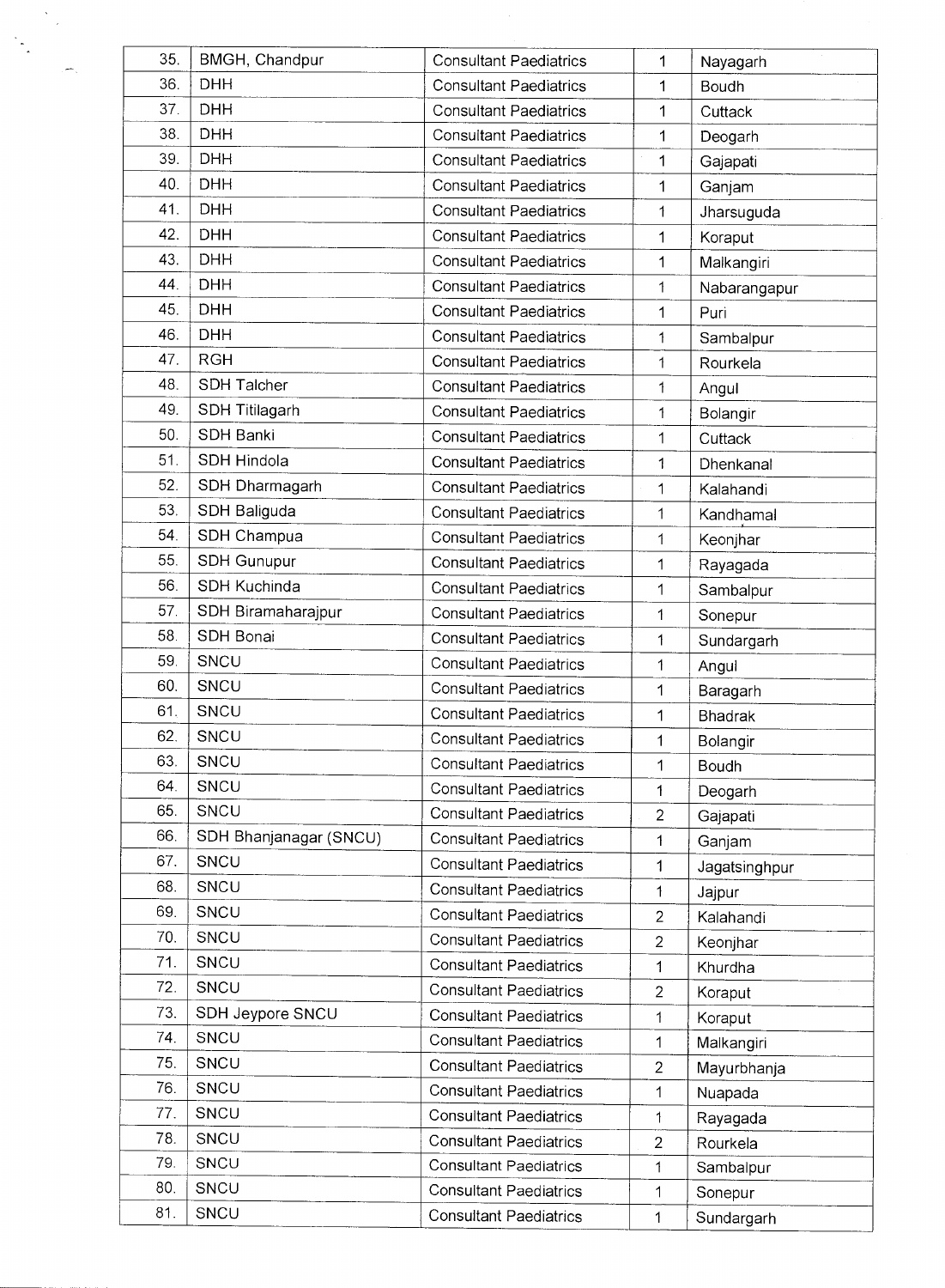| 82.              | SNCU                          | <b>Consultant Paediatrics</b>                                                             | 1            | Puri            |
|------------------|-------------------------------|-------------------------------------------------------------------------------------------|--------------|-----------------|
| 83.              | T.B & I.D.H, Puri             | <b>Consultant Paediatrics</b>                                                             | 1            | Puri            |
|                  |                               | <b>Total</b>                                                                              | 90           |                 |
|                  |                               | For the doctors having P.G in Ophthalmology the following Posts Shall be opened.          |              |                 |
| SI. No           | <b>Place of Posting</b>       | Designation                                                                               | Nos.         | <b>District</b> |
| 1.               | <b>DHH</b>                    | Consultant (Ophth.)                                                                       | 1            | <b>Balasore</b> |
| $\overline{2}$ . | <b>DHH</b>                    | Consultant (Ophth.)                                                                       | 1            | Baragarh        |
| 3.               | Capital Hospital, Bhubaneswar | Consultant (Ophth.)                                                                       | 1            | <b>BBSR</b>     |
| 4.               | <b>DHH</b>                    | Consultant (Ophth.)                                                                       | 1            | <b>Bhadrak</b>  |
| 5.               | <b>DHH</b>                    | Consultant (Ophth.)                                                                       | 1            | Bolangir        |
| 6.               | <b>DHH</b>                    | Consultant (Ophth.)                                                                       | 1            | Boudh           |
| 7.               | <b>DHH</b>                    | Consultant (Ophth.)                                                                       | 1            | Cuttack         |
| 8.               | <b>DHH</b>                    | Consultant (Ophth.)                                                                       | 1            | Deogarh         |
| 9.               | <b>DHH</b>                    | Consultant (Ophth.)                                                                       | 1            | Dhenkanal       |
| 10.              | <b>DHH</b>                    | Consultant (Ophth.)                                                                       | 1            | Gajapati        |
| 11.              | <b>DHH</b>                    | Consultant (Ophth.)                                                                       | 1            | Ganjam          |
| 12.              | <b>DHH</b>                    | Consultant (Ophth.)                                                                       |              |                 |
| 13.              | <b>DHH</b>                    | Consultant (Ophth.)                                                                       | 1            | Jagatsinghpur   |
| 14.              | <b>DHH</b>                    |                                                                                           | 1            | Jajpur          |
| 15.              | <b>DHH</b>                    | Consultant (Ophth.)                                                                       | 1            | Kalahandi       |
|                  |                               | Consultant (Ophth.)                                                                       | 1            | Kandhamal       |
| 16.              | <b>DHH</b>                    | Consultant (Ophth.)                                                                       | 1            | Kendrapara      |
| 17.              | <b>DHH</b>                    | Consultant (Ophth.)                                                                       | 1            | Keonjhar        |
| 18.              | <b>DHH</b>                    | Consultant (Ophth.)                                                                       | 1            | Koraput         |
| 19.              | <b>DHH</b>                    | Consultant (Ophth.)                                                                       | 1            | Malkangiri      |
| 20.              | <b>DHH</b>                    | Consultant (Ophth.)                                                                       | 1            | Mayurbhanja     |
| 21.              | <b>DHH</b>                    | Consultant (Ophth.)                                                                       | 1            | Nayagarh        |
| 22.              | <b>DHH</b>                    | Consultant (Ophth.)                                                                       | 1            | Nuapada         |
| 23.              | DHH                           | Consultant (Ophth.)                                                                       | 1            | Puri            |
| 24.              | <b>DHH</b>                    | Consultant (Ophth.)                                                                       | 1            | Rayagada        |
| 25.              | <b>DHH</b>                    | Consultant (Ophth.)                                                                       | 1            | Sonepur         |
| 26.              | <b>DHH</b>                    | Consultant (Ophth.)                                                                       | 1            | Sundargarh      |
| 27.              | <b>DHH</b>                    | Consultant (Ophth.)                                                                       | $\mathbf{1}$ | <b>RGH</b>      |
|                  |                               | Total                                                                                     | 27           |                 |
|                  |                               | For the doctors having P.G in SPM or PGDPHM training the following Posts Shall be opened. |              |                 |
| SI. No           | <b>Place of Posting</b>       | Designation                                                                               | Nos.         | <b>District</b> |
| 1.               | Wing Officer                  | JD (Health Promotion & BCC)                                                               | 1            | <b>SHQ</b>      |
| 2.               | Wing Officer                  | JD (Training - SIH&FW)                                                                    | 1            | <b>SHQ</b>      |
| 3.               | Wing Officer                  | JD (HRH & Research)                                                                       | 1            | <b>SHQ</b>      |
| 4.               | Wing Officer                  | JD (VBD)                                                                                  | 1            | <b>SHQ</b>      |
| 5.               | Wing Officer                  | JD (Establishment)                                                                        | 1            | <b>SHQ</b>      |
| 6.               | Wing Officer                  | JD (FW)                                                                                   | 1            | <b>SHQ</b>      |
| 7.               | Wing Officer                  | JD (Disease Control)                                                                      | 1            | <b>SHQ</b>      |
| 8.               | Wing Officer                  | JD (CH)                                                                                   | 1            | <b>SHQ</b>      |
| 9.               | Wing Officer                  | JD (Blood Safety)                                                                         | 1            | <b>SHQ</b>      |
| 10.              | Wing Officer                  | JD (N.C.D)                                                                                | 1            | <b>SHQ</b>      |
| 11.              | Wing Officer                  | <b>JD (N.C.D)</b>                                                                         | 1            | <b>SHQ</b>      |
| 12.              | Wing Officer                  | JD (Medical Technology)                                                                   | 1            | <b>SHQ</b>      |

 $\frac{1}{\sqrt{2}}\sum_{i=1}^{n} \frac{1}{i} \sum_{j=1}^{n} \frac{1}{j} \sum_{j=1}^{n} \frac{1}{j} \sum_{j=1}^{n} \frac{1}{j} \sum_{j=1}^{n} \frac{1}{j} \sum_{j=1}^{n} \frac{1}{j} \sum_{j=1}^{n} \frac{1}{j} \sum_{j=1}^{n} \frac{1}{j} \sum_{j=1}^{n} \frac{1}{j} \sum_{j=1}^{n} \frac{1}{j} \sum_{j=1}^{n} \frac{1}{j} \sum_{j=1}^{n} \frac{1}{j} \sum_{j=1$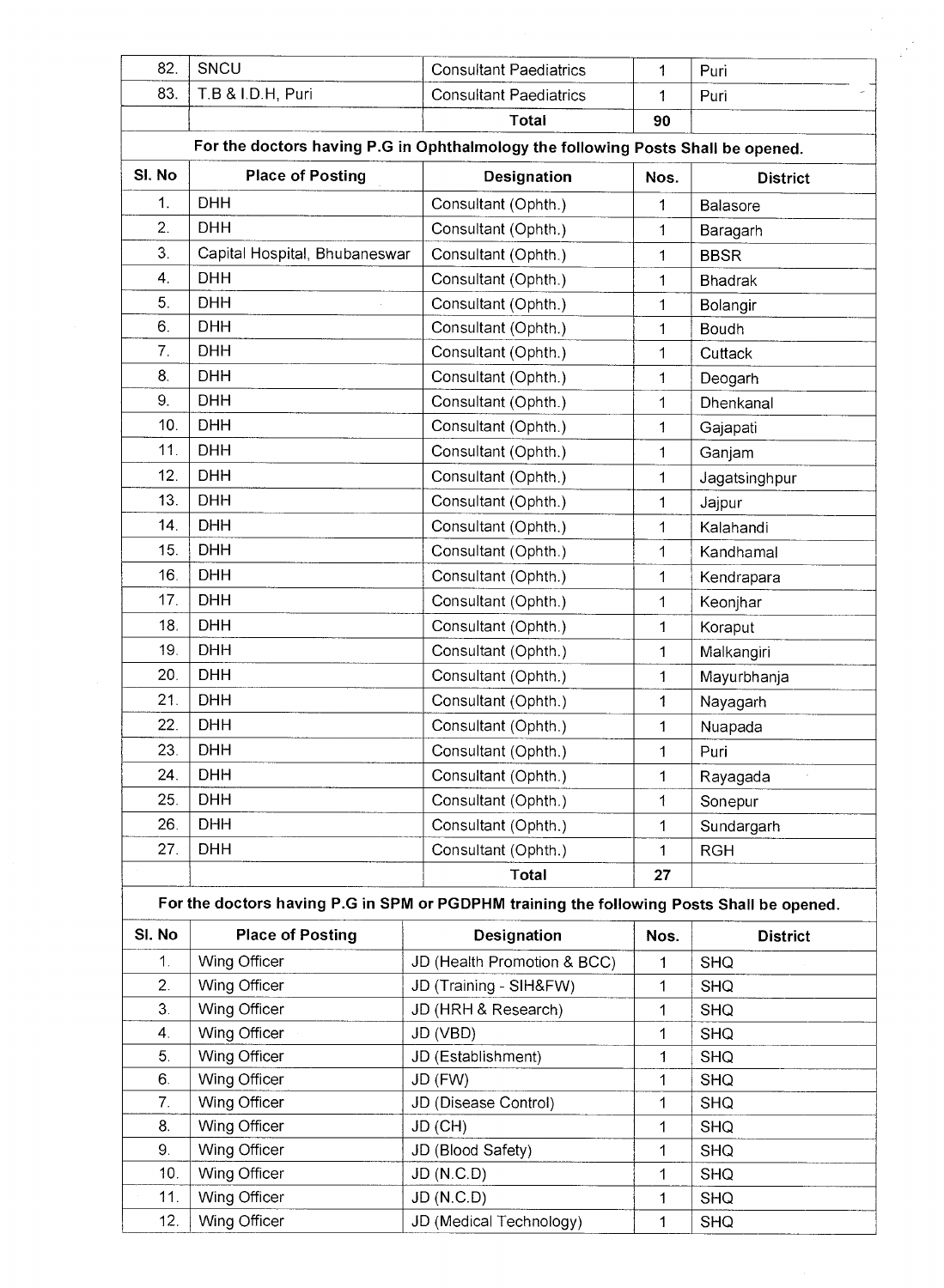| 13. | Wing Officer             | JD (P&I.D)                                                | 1            | <b>SHQ</b>     |
|-----|--------------------------|-----------------------------------------------------------|--------------|----------------|
| 14. | Wing Officer             | JD (Paramedics)                                           | 1            | <b>SHQ</b>     |
| 15. | Wing Officer             | JD (State Health Assurance<br>Society) (Health Insurance) | 1            | <b>SHQ</b>     |
| 16. | Wing Officer             | JD(T.B)                                                   | 1            | <b>SHQ</b>     |
| 17. | Wing Officer             | JD (Leprosy)                                              | 1            | <b>SHQ</b>     |
| 18. | Wing Officer             | JD (HIV/AIDS)                                             | 1            | <b>SHQ</b>     |
| 19. | Wing Officer             | JD (Food Safety)                                          | 1            | <b>SHQ</b>     |
| 20. | Wing Officer             | JD (Nutrition)                                            | 1            | <b>SHQ</b>     |
| 21. | Wing Officer             | JD (Immunisation)                                         | 1            | <b>SHQ</b>     |
| 22. | Wing Officer             | JD (IDSP)                                                 | 1            | <b>SHQ</b>     |
| 23. | Wing Officer             | JD (State Health Assurance<br>Society) (Health Insurance) | 1            | <b>SHQ</b>     |
| 24. | CDM & PHO & Wing Officer | ADPHO (T.B)                                               | 1            | Angul          |
| 25. | CDM & PHO & Wing Officer | ADPHO (T.B)                                               | 1            | Balasore       |
| 26. | CDM & PHO & Wing Officer | ADPHO (Leprosy)                                           | 1            | Balasore       |
| 27. | CDM & PHO & Wing Officer | ADPHO (Disease Control)                                   | 1            | Balasore       |
| 28. | CDM & PHO & Wing Officer | ADPHO (Leprosy)                                           | 1            | Baragarh       |
| 29. | CDM & PHO & Wing Officer | ADPHO (T.B)                                               | 1            | Baragarh       |
| 30. | CDM & PHO & Wing Officer | ADPHO (Disease Control)                                   | 1            | Baragarh       |
| 31. | CDM & PHO & Wing Officer | ADPHO (T.B)                                               | 1            | <b>Bhadrak</b> |
| 32. | CDM & PHO & Wing Officer | ADPHO (Leprosy)                                           | 1            | <b>Bhadrak</b> |
| 33. | CDM & PHO & Wing Officer | ADPHO (Disease Control)                                   | 1            | <b>Bhadrak</b> |
| 34. | CDM & PHO & Wing Officer | ADPHO (T.B)                                               | 1            | Bolangir       |
| 35. | CDM & PHO & Wing Officer | ADPHO (Leprosy)                                           | 1            | Bolangir       |
| 36. | CDM & PHO & Wing Officer | ADPHO (Disease Control)                                   | 1            | Bolangir       |
| 37. | CDM & PHO & Wing Officer | ADPHO (T.B)                                               | 1            | <b>Boudh</b>   |
| 38. | CDM & PHO & Wing Officer | ADPHO (Disease Control)                                   | 1            | Boudh          |
| 39  | CDM & PHO & Wing Officer | ADPHO (Disease Control)                                   | 1            | Cuttack        |
| 40. | CDM & PHO & Wing Officer | ADPHO (Leprosy)                                           | 1            | Cuttack        |
| 41. | CDM & PHO & Wing Officer | ADPHO (T.B)                                               | 1            | Cuttack        |
| 42. | CDM & PHO & Wing Officer | ADPHO (Disease Control)                                   | 1            | Deogarh        |
| 43. | CDM & PHO & Wing Officer | ADPHO (TB)                                                | 1            | Deogarh        |
| 44. | CDM & PHO & Wing Officer | ADPHO (Disease Control)                                   | 1            | Dhenkanal      |
| 45. | CDM & PHO & Wing Officer | ADPHO (Leprosy)                                           | 1            | Dhenkanal      |
| 46. | CDM & PHO & Wing Officer | ADPHO (T.B)                                               | 1            | Dhenkanal      |
| 47. | CDM & PHO & Wing Officer | ADPHO (T.B)                                               | 1            | Gajapati       |
| 48. | CDM & PHO & Wing Officer | ADPHO (Leprosy)                                           | 1            | Ganjam         |
| 49. | CDM & PHO & Wing Officer | ADPHO (Disease Control)                                   | 1            | Ganjam         |
| 50. | CDM & PHO & Wing Officer | ADPHO (T.B)                                               | 1            | Ganjam         |
| 51. | CDM & PHO & Wing Officer | ADPHO (T.B)                                               | 1            | Jagatsinghpur  |
| 52: | CDM & PHO & Wing Officer | ADPHO (Leprosy)                                           | 1            | Jagatsinghpur  |
| 53. | CDM & PHO & Wing Officer | ADPHO (Disease Control)                                   | 1            | Jagatsinghpur  |
| 54. | CDM & PHO & Wing Officer | ADPHO (T.B)                                               | 1            | Jajpur         |
| 55. | CDM & PHO & Wing Officer | ADPHO (Leprosy)                                           | 1            | Jajpur         |
| 56. | CDM & PHO & Wing Officer | ADPHO (T.B)                                               | 1            | Jharsuguda     |
| 57. | CDM & PHO & Wing Officer | ADPHO (Leprosy)                                           | 1            | Jharsuguda     |
| 58. | CDM & PHO & Wing Officer | ADPHO (Disease Control)                                   | 1            | Jharsuguda     |
| 59. | CDM & PHO & Wing Officer | ADPHO (T.B)                                               | $\mathbf{1}$ | Kalahandi      |

 $\mathcal{L}_{\mathcal{L}}$ 

 $\mathbb{R}$ 

 $\hat{\mathcal{L}}$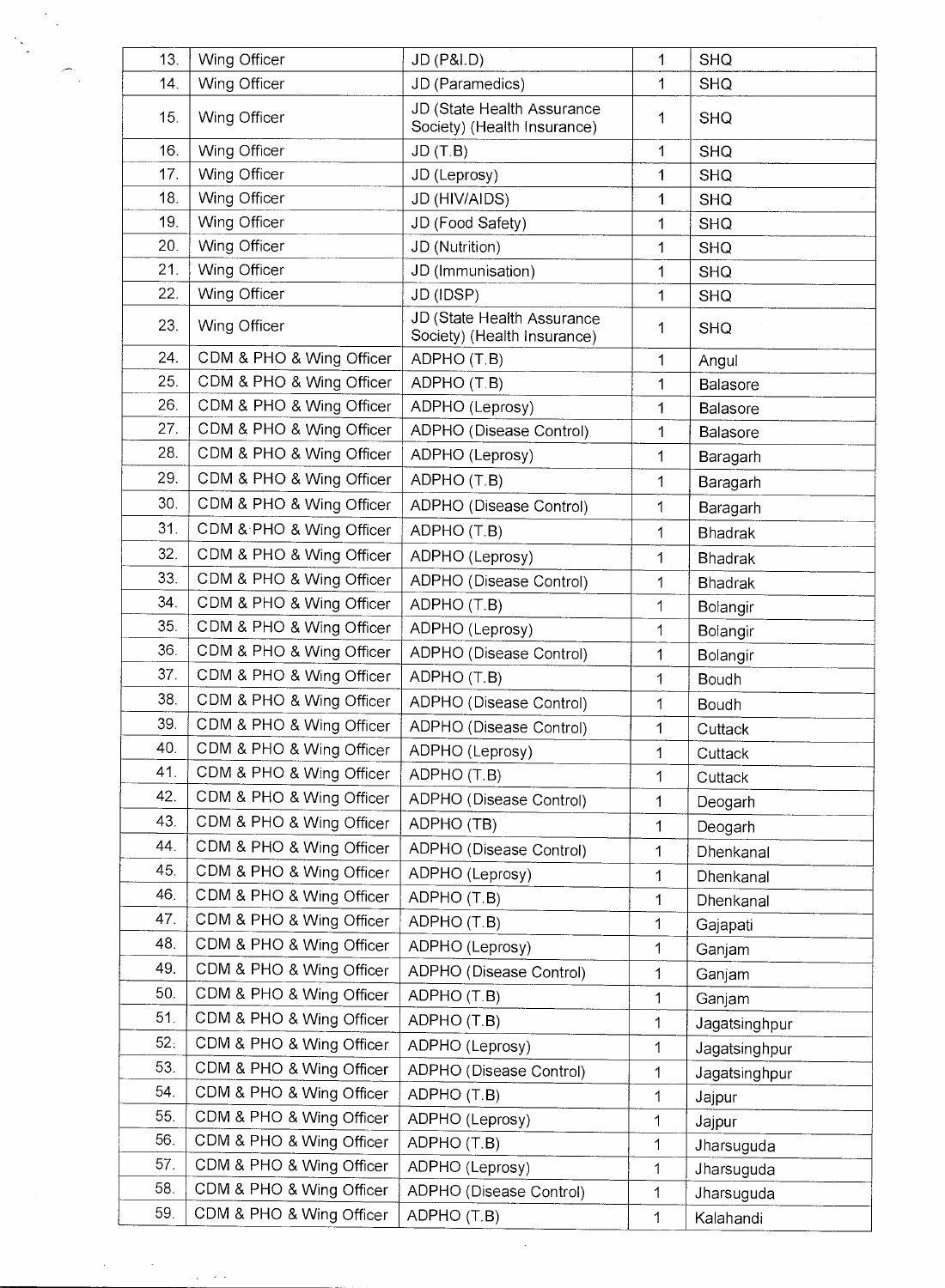| 60.  | CDM & PHO & Wing Officer | ADPHO (Leprosy)         | 1            | Kalahandi    |
|------|--------------------------|-------------------------|--------------|--------------|
| 61.  | CDM & PHO & Wing Officer | ADPHO (Disease Control) | 1            | Kalahandi    |
| 62.  | CDM & PHO & Wing Officer | ADPHO (T.B)             | 1            | Kandhamal    |
| 63.  | CDM & PHO & Wing Officer | ADPHO (Leprosy)         | 1            | Kandhamal    |
| 64.  | CDM & PHO & Wing Officer | ADPHO (Disease Control) | 1            | Kandhamal    |
| 65.  | CDM & PHO & Wing Officer | ADPHO (Leprosy)         | 1            | Kendrapara   |
| 66.  | CDM & PHO & Wing Officer | ADPHO (Disease Control) | 1            | Kendrapara   |
| 67.  | CDM & PHO & Wing Officer | ADPHO (T.B)             | 1            | Kendrapara   |
| 68.  | CDM & PHO & Wing Officer | ADPHO (Disease Control) | 1            | Keonjhar     |
| 69.  | CDM & PHO & Wing Officer | ADPHO (T.B)             | 1            | Keonjhar     |
| 70.  | CDM & PHO & Wing Officer | ADPHO (Leprosy)         | 1            | Khurdha      |
| 71.  | CDM & PHO & Wing Officer | ADPHO (Leprosy)         | 1            | Khurdha      |
| 72.  | CDM & PHO & Wing Officer | ADPHO (T.B)             | 1            | Khurdha      |
| 73.  | CDM & PHO & Wing Officer | ADPHO (T.B)             | 1            | Khurdha      |
| 74.  | CDM & PHO & Wing Officer | ADPHO (Disease Control) | 1            | Khurdha      |
| 75.  | CDM & PHO & Wing Officer | ADPHO (Disease Control) | $\mathbf{1}$ | Khurdha      |
| 76.  | CDM & PHO & Wing Officer | ADPHO (Disease Control) | 1            | Koraput      |
| 77.  | CDM & PHO & Wing Officer | ADPHO (T.B)             | $\mathbf{1}$ | Koraput      |
| 78.  | CDM & PHO & Wing Officer | ADPHO (Disease Control) | 1            | Malkangiri   |
| 79.  | CDM & PHO & Wing Officer | ADPHO (T.B)             | 1            | Mayurbhanja  |
| 80.  | CDM & PHO & Wing Officer | ADPHO (Leprosy)         | 1            | Mayurbhanja  |
| 81.  | CDM & PHO & Wing Officer | ADPHO (Disease Control) | $\mathbf{1}$ | Mayurbhanja  |
| 82.  | CDM & PHO & Wing Officer | ADPHO (T.B)             | 1            | Nabarangapur |
| 83.  | CDM & PHO & Wing Officer | ADPHO (Leprosy)         | $\mathbf{1}$ | Nabarangapur |
| 84.  | CDM & PHO & Wing Officer | ADPHO (Disease Control) | 1            | Nabarangapur |
| 85.  | CDM & PHO & Wing Officer | ADPHO (Disease Control) | 1            | Nayagarh     |
| 86.  | CDM & PHO & Wing Officer | ADPHO (Leprosy)         | 1            | Nayagarh     |
| 87.  | CDM & PHO & Wing Officer | ADPHO (T.B)             | 1            | Nayagarh     |
| 88.  | CDM & PHO & Wing Officer | ADPHO (Leprosy)         | 1            | Nuapada      |
| 89.  | CDM & PHO & Wing Officer | ADPHO (Disease Control) | $\mathbf 1$  | Nuapada      |
| 90.  | CDM & PHO & Wing Officer | ADPHO (T.B)             | 1            | Nuapada      |
| 91.  | CDM & PHO & Wing Officer | ADPHO (T.B)             | 1            | Puri         |
| 92.  | CDM & PHO & Wing Officer | ADPHO (Disease Control) | 1            | Puri         |
| 93.  | CDM & PHO & Wing Officer | ADPHO (Leprosy)         | 1            | Puri         |
| 94.  | CDM & PHO & Wing Officer | ADPHO (T.B)             | 1            | Rayagada     |
| 95.  | CDM & PHO & Wing Officer | ADPHO (Disease Control) | 1            | Rayagada     |
| 96.  | CDM & PHO & Wing Officer | ADPHO (Leprosy)         | 1            | Rayagada     |
| 97.  | CDM & PHO & Wing Officer | ADPHO (Disease Control) | 1            | Sambalpur    |
| 98.  | CDM & PHO & Wing Officer | ADPHO (T.B)             | 1            | Sambalpur    |
| 99.  | CDM & PHO & Wing Officer | ADPHO (Leprosy)         | $\mathbf{1}$ | Sambalpur    |
| 100. | CDM & PHO & Wing Officer | ADPHO (Leprosy)         | 1            | Sonepur      |
| 101. | CDM & PHO & Wing Officer | ADPHO (T.B)             | 1            | Sonepur      |
| 102. | CDM & PHO & Wing Officer | ADPHO (Disease Control) | 1            | Sonepur      |
| 103. | CDM & PHO & Wing Officer | ADPHO (Leprosy)         | $\mathbf{1}$ | Sundargarh   |
| 104. | CDM & PHO & Wing Officer | ADPHO (Disease Control) | 1            | Sundargarh   |
|      |                          |                         |              |              |
| 105. | CDM & PHO & Wing Officer | ADPHO (T.B)             | 1            | Sundargarh   |

 $\label{eq:2.1} \begin{split} \mathcal{L}_{\text{in}}(\mathcal{D}_{\text{in}}^{\text{in}}) & = \mathcal{L}_{\text{in}}(\mathcal{D}_{\text{in}}^{\text{in}}) \mathcal{L}_{\text{in}}^{\text{in}} \mathcal{L}_{\text{in}}^{\text{in}} \mathcal{L}_{\text{in}}^{\text{in}} \mathcal{L}_{\text{in}}^{\text{in}} \mathcal{L}_{\text{in}}^{\text{in}} \\ & = \mathcal{L}_{\text{in}}(\mathcal{D}_{\text{in}}^{\text{in}}) \mathcal{L}_{\text{in}}^{\text{in}} \mathcal{L}_{\text{in}}^$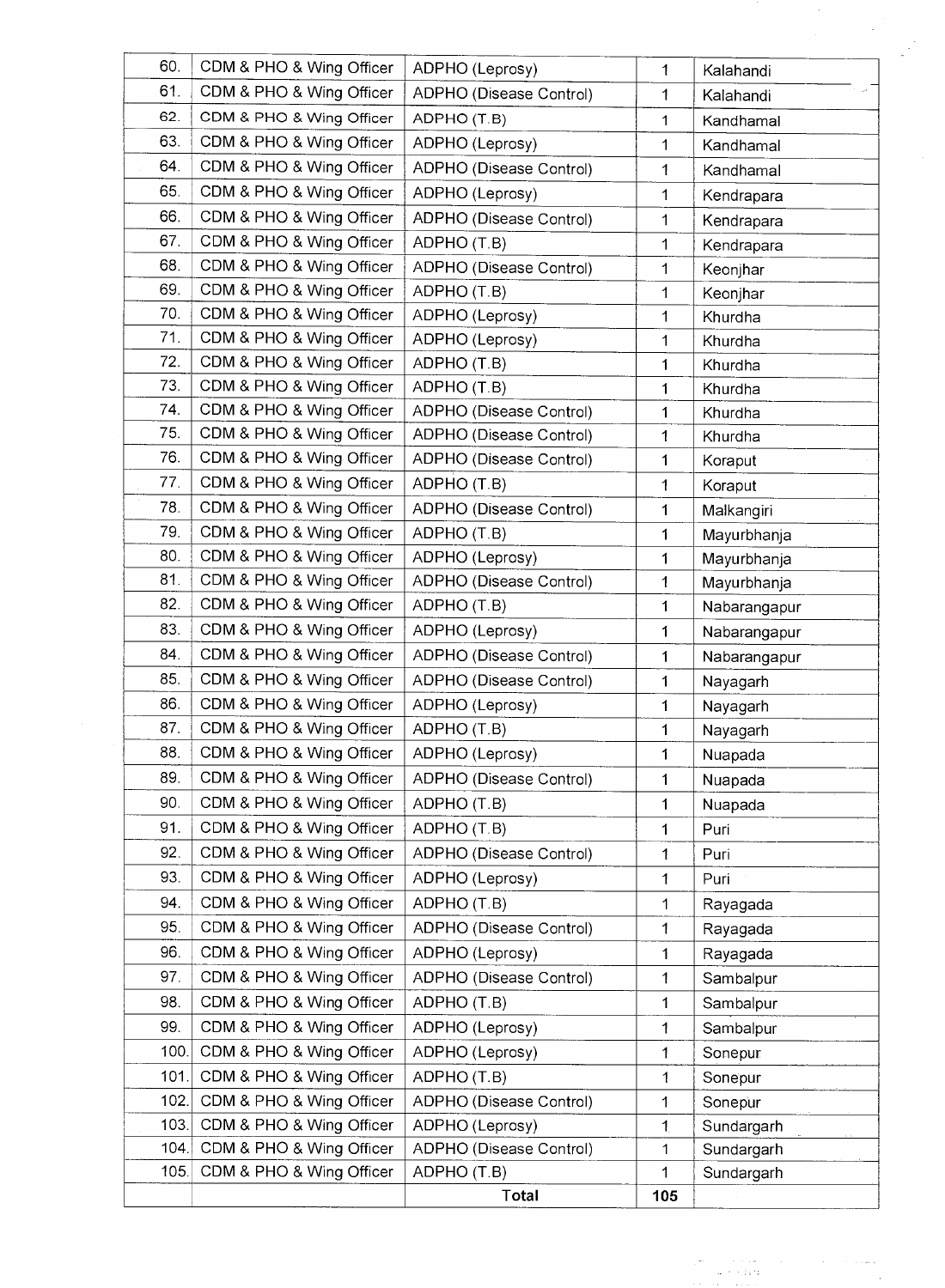|                 |                          | For MBBS doctors the following posts Shall be opened. |             |                 |
|-----------------|--------------------------|-------------------------------------------------------|-------------|-----------------|
| SI. No          | <b>Place of Posting</b>  | Designation                                           | Nos.        | <b>District</b> |
| 1.              | CDM & PHO & Wing Officer | ADPHO (T.B)                                           | 1           | Angul           |
| 2.              | CDM & PHO & Wing Officer | ADPHO (T.B)                                           | 1           | Balasore        |
| 3.              | CDM & PHO & Wing Officer | ADPHO (Leprosy)                                       | 1           | Balasore        |
| 4.              | CDM & PHO & Wing Officer | ADPHO (Disease Control)                               | 1           | Balasore        |
| 5.              | CDM & PHO & Wing Officer | ADPHO (Leprosy)                                       | 1           | Baragarh        |
| 6.              | CDM & PHO & Wing Officer | ADPHO (T.B)                                           | 1           | Baragarh        |
| 7 <sub>1</sub>  | CDM & PHO & Wing Officer | ADPHO (Disease Control)                               | 1           | Baragarh        |
| 8.              | CDM & PHO & Wing Officer | ADPHO (T.B)                                           | $\mathbf 1$ | <b>Bhadrak</b>  |
| 9.              | CDM & PHO & Wing Officer | ADPHO (Leprosy)                                       | 1           | <b>Bhadrak</b>  |
| 10.             | CDM & PHO & Wing Officer | ADPHO (Disease Control)                               | 1           | <b>Bhadrak</b>  |
| 11.             | CDM & PHO & Wing Officer | ADPHO (T.B)                                           | 1           | Bolangir        |
| 12.             | CDM & PHO & Wing Officer | ADPHO (Leprosy)                                       | 1           | Bolangir        |
| 13 <sub>1</sub> | CDM & PHO & Wing Officer | ADPHO (Disease Control)                               | 1           | Bolangir        |
| 14.             | CDM & PHO & Wing Officer | ADPHO (T.B)                                           | 1           | Boudh           |
| 15.             | CDM & PHO & Wing Officer | ADPHO (Disease Control)                               | 1           | Boudh           |
| 16.             | CDM & PHO & Wing Officer | ADPHO (Disease Control)                               | 1           | Cuttack         |
| 17 <sub>1</sub> | CDM & PHO & Wing Officer | ADPHO (Leprosy)                                       | 1           | Cuttack         |
| 18.             | CDM & PHO & Wing Officer | ADPHO (T.B)                                           | 1           | Cuttack         |
| 19.             | CDM & PHO & Wing Officer | ADPHO (Disease Control)                               | 1           | Deogarh         |
| 20.             | CDM & PHO & Wing Officer | ADPHO (TB)                                            | 1           | Deogarh         |
| 21.             | CDM & PHO & Wing Officer | ADPHO (Disease Control)                               | 1           | Dhenkanal       |
| 22.             | CDM & PHO & Wing Officer | ADPHO (Leprosy)                                       | 1           | Dhenkanal       |
| 23.             | CDM & PHO & Wing Officer | ADPHO (T.B)                                           | 1           | Dhenkanal       |
| 24.             | CDM & PHO & Wing Officer | ADPHO (T.B)                                           | 1           | Gajapati        |
| 25.             | CDM & PHO & Wing Officer | ADPHO (Leprosy)                                       | 1           | Ganjam          |
| 26.             | CDM & PHO & Wing Officer | ADPHO (Disease Control)                               | 1           | Ganjam          |
| 27.             | CDM & PHO & Wing Officer | ADPHO (T.B)                                           | 1           | Ganjam          |
| 28.             | CDM & PHO & Wing Officer | ADPHO (T.B)                                           | 1           | Jagatsinghpur   |
| 29.             | CDM & PHO & Wing Officer | ADPHO (Leprosy)                                       | 1           | Jagatsinghpur   |
| 30.             | CDM & PHO & Wing Officer | ADPHO (Disease Control)                               | 1           | Jagatsinghpur   |
| 31.             | CDM & PHO & Wing Officer | ADPHO (T.B)                                           | 1           | Jajpur          |
| 32.             | CDM & PHO & Wing Officer | ADPHO (Leprosy)                                       | 1           | Jajpur          |
| 33.             | CDM & PHO & Wing Officer | ADPHO (T.B)                                           | 1           | Jharsuguda      |
| 34.             | CDM & PHO & Wing Officer | ADPHO (Leprosy)                                       | 1           | Jharsuguda      |
| 35.             | CDM & PHO & Wing Officer | ADPHO (Disease Control)                               | 1           | Jharsuguda      |
| 36.             | CDM & PHO & Wing Officer | ADPHO (T.B)                                           | 1           | Kalahandi       |
| 37.             | CDM & PHO & Wing Officer | ADPHO (Leprosy)                                       | 1           | Kalahandi       |
| 38.             | CDM & PHO & Wing Officer | ADPHO (Disease Control)                               | 1           | Kalahandi       |
| 39.             | CDM & PHO & Wing Officer | ADPHO (T.B)                                           | $\mathbf 1$ | Kandhamal       |
| 40.             | CDM & PHO & Wing Officer | ADPHO (Leprosy)                                       | 1           | Kandhamal       |
| 41.             | CDM & PHO & Wing Officer | ADPHO (Disease Control)                               | 1           | Kandhamal       |
| 42.             | CDM & PHO & Wing Officer | ADPHO (Leprosy)                                       | 1           | Kendrapara      |
| 43.             | CDM & PHO & Wing Officer | ADPHO (Disease Control)                               | 1           | Kendrapara      |
| 44.             | CDM & PHO & Wing Officer | ADPHO (T.B)                                           | 1           | Kendrapara      |
| 45.             | CDM & PHO & Wing Officer | ADPHO (Disease Control)                               | 1           | Keonjhar        |

 $\epsilon_{\rm{eff}}$ 

 $\lambda$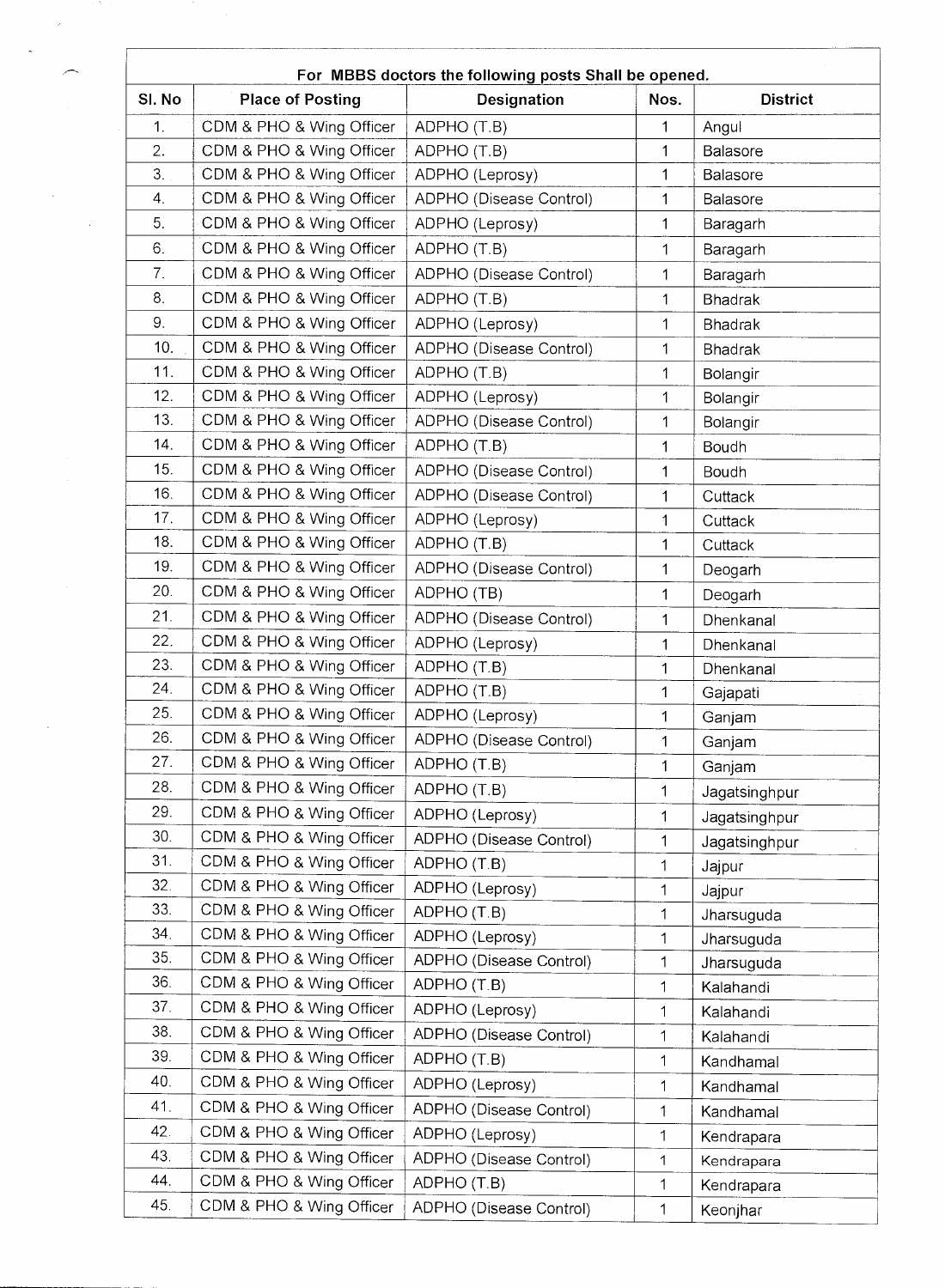| 46. | CDM & PHO & Wing Officer         | ADPHO (T.B)             | 1              | Keonjhar       |
|-----|----------------------------------|-------------------------|----------------|----------------|
| 47. | CDM & PHO & Wing Officer         | ADPHO (Leprosy)         | 1              | Khurdha        |
| 48. | CDM & PHO & Wing Officer         | ADPHO (Leprosy)         | 1              | Khurdha        |
| 49. | CDM & PHO & Wing Officer         | ADPHO (T.B)             | $\mathbf{1}$   | Khurdha        |
| 50. | CDM & PHO & Wing Officer         | ADPHO (T.B)             | $\mathbf{1}$   | Khurdha        |
| 51. | CDM & PHO & Wing Officer         | ADPHO (Disease Control) | 1              | Khurdha        |
| 52. | CDM & PHO & Wing Officer         | ADPHO (Disease Control) | 1              | Khurdha        |
| 53. | CDM & PHO & Wing Officer         | ADPHO (Disease Control) | 1              | Koraput        |
| 54. | CDM & PHO & Wing Officer         | ADPHO (T.B)             | 1              | Koraput        |
| 55. | CDM & PHO & Wing Officer         | ADPHO (Disease Control) | 1              | Malkangiri     |
| 56. | CDM & PHO & Wing Officer         | ADPHO (T.B)             | 1              | Mayurbhanja    |
| 57. | CDM & PHO & Wing Officer         | ADPHO (Leprosy)         | 1              | Mayurbhanja    |
| 58. | CDM & PHO & Wing Officer         | ADPHO (Disease Control) | $\mathbf{1}$   | Mayurbhanja    |
| 59. | CDM & PHO & Wing Officer         | ADPHO (T.B)             | 1              | Nabarangapur   |
| 60. | CDM & PHO & Wing Officer         | ADPHO (Leprosy)         | 1              | Nabarangapur   |
| 61. | CDM & PHO & Wing Officer         | ADPHO (Disease Control) | 1              | Nabarangapur   |
| 62. | CDM & PHO & Wing Officer         | ADPHO (Disease Control) | 1              | Nayagarh       |
| 63. | CDM & PHO & Wing Officer         | ADPHO (Leprosy)         | 1              | Nayagarh       |
| 64. | CDM & PHO & Wing Officer         | ADPHO (T.B)             | 1              | Nayagarh       |
| 65. | CDM & PHO & Wing Officer         | ADPHO (Leprosy)         | $\mathbf{1}$   | Nuapada        |
| 66. | CDM & PHO & Wing Officer         | ADPHO (Disease Control) | 1              | Nuapada        |
| 67. | CDM & PHO & Wing Officer         | ADPHO (T.B)             | $\mathbf{1}$   | Nuapada        |
| 68. | CDM & PHO & Wing Officer         | ADPHO (T.B)             | 1              | Puri           |
| 69. | CDM & PHO & Wing Officer         | ADPHO (Disease Control) | 1              | Puri           |
| 70. | CDM & PHO & Wing Officer         | ADPHO (Leprosy)         | 1              | Puri           |
| 71. | CDM & PHO & Wing Officer         | ADPHO (T.B)             | 1              | Rayagada       |
| 72. | CDM & PHO & Wing Officer         | ADPHO (Disease Control) | 1              | Rayagada       |
| 73. | CDM & PHO & Wing Officer         | ADPHO (Leprosy)         | 1              | Rayagada       |
| 74. | CDM & PHO & Wing Officer         | ADPHO (Disease Control) | 1              | Sambalpur      |
| 75. | CDM & PHO & Wing Officer         | ADPHO (T.B)             | 1              | Sambalpur      |
| 76. | CDM & PHO & Wing Officer         | ADPHO (Leprosy)         | 1              | Sambalpur      |
| 77. | CDM & PHO & Wing Officer         | ADPHO (Leprosy)         | $\mathbf{1}$   | Sonepur        |
| 78. | CDM & PHO & Wing Officer         | ADPHO (T.B)             | 1              | Sonepur        |
| 79. | CDM & PHO & Wing Officer         | ADPHO (Disease Control) |                |                |
|     |                                  |                         | $\mathbf{1}$   | Sonepur        |
| 80. | CDM & PHO & Wing Officer         | ADPHO (Leprosy)         | 1              | Sundargarh     |
| 81. | CDM & PHO & Wing Officer         | ADPHO (Disease Control) | 1              | Sundargarh     |
| 82. | CDM & PHO & Wing Officer         | ADPHO (T.B)             | $\mathbf{1}$   | Sundargarh     |
| 83. | <b>DHH</b>                       | GDMO                    | $\mathbf{2}$   | Angul          |
| 84. | <b>DHH</b>                       | <b>LTRMO</b>            | $\overline{2}$ | Angul          |
| 85. | <b>DHH</b>                       | <b>GDMO</b>             | $\overline{2}$ | Baragarh       |
| 86. | <b>DHH</b>                       | <b>LTRMO</b>            | 1              | Baragarh       |
| 87. | Capital Hospital,<br>Bhubaneswar | Deputy Superintendent   | 1              | <b>BBSR</b>    |
| 88. | Capital Hospital,<br>Bhubaneswar | <b>GDMO</b>             | $\overline{2}$ | <b>BBSR</b>    |
| 89. | Capital Hospital,<br>Bhubaneswar | <b>LTRMO</b>            | $\overline{2}$ | <b>BBSR</b>    |
| 90. | <b>DHH</b>                       | GDMO                    | $\overline{2}$ | <b>Bhadrak</b> |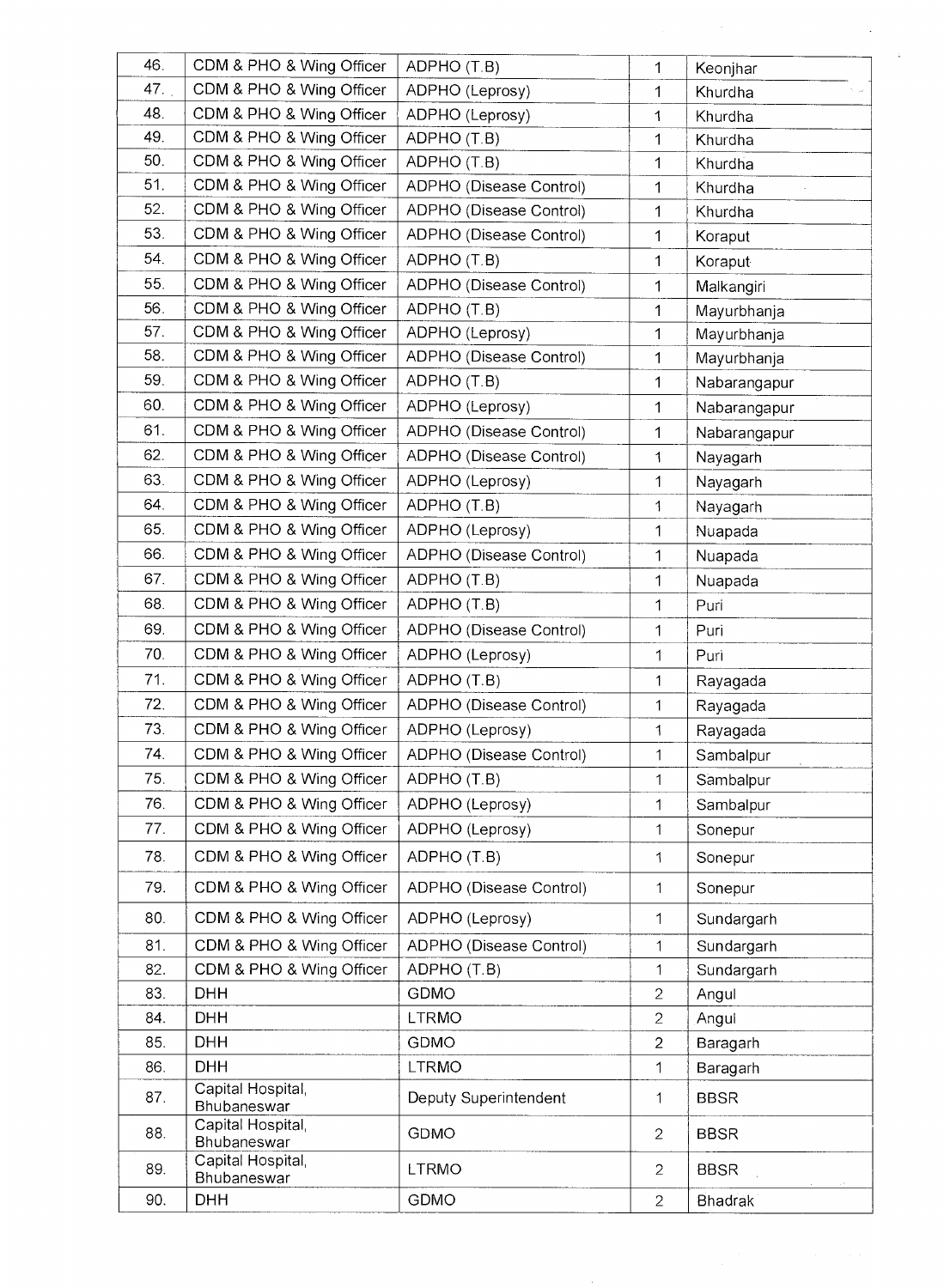| 91.  | <b>DHH</b>                 | <b>LTRMO</b>                | 1                             |                   |
|------|----------------------------|-----------------------------|-------------------------------|-------------------|
| 92.  | <b>DHH</b>                 | <b>GDMO</b>                 | 1                             | Bolangir<br>Boudh |
| 93.  | <b>DHH</b>                 | GDMO                        | $\overline{2}$                | Cuttack           |
| 94.  | ATD &TC, Cuttack           | M.O                         | 3                             | Cuttack           |
| 95.  | <b>DHH</b>                 | <b>GDMO</b>                 | $\mathbf{1}$                  | Deogarh           |
| 96.  | <b>DHH</b>                 | <b>LTRMO</b>                | $\mathbf 1$                   | Dhenkanal         |
| 97.  | <b>DHH</b>                 | <b>LTRMO</b>                | $\mathbf 1$                   |                   |
| 98.  | <b>DHH</b>                 | GDMO                        | 1                             | Ganjam            |
| 99.  | <b>DHH</b>                 | <b>GDMO</b>                 | $\mathbf{2}$                  | Jagatsinghpur     |
| 100. | <b>DHH</b>                 | GDMO                        |                               | Jajpur            |
| 101. | <b>DHH</b>                 | <b>LTRMO</b>                | $\mathbf 1$                   | Jharsuguda        |
| 102. | <b>DHH</b>                 | <b>GDMO</b>                 | $\mathbf 1$<br>$\overline{2}$ | Kalahandi         |
| 103. | <b>DHH</b>                 | <b>LTRMO</b>                |                               | Kandhamal         |
| 104. | <b>DHH</b>                 | <b>GDMO</b>                 | 1                             | Kandhamal         |
| 105. | <b>DHH</b>                 | GDMO                        | 1                             | Kendrapara        |
| 106. | <b>DHH</b>                 | <b>LTRMO</b>                | 1                             | Keonjhar          |
| 107. | <b>DHH</b>                 | <b>GDMO</b>                 | $\mathbf 1$                   | Keonjhar          |
| 108. | <b>DHH</b>                 | GDMO                        | $\mathbf 1$                   | Khurdha           |
| 109. | <b>DHH</b>                 | <b>LTRMO</b>                | $\overline{2}$                | Koraput           |
| 110. | <b>DHH</b>                 | <b>GDMO</b>                 | $\mathbf{1}$                  | Koraput           |
| 111. | <b>DHH</b>                 | <b>GDMO</b>                 | $\overline{2}$                | Malkangiri        |
| 112. | <b>DHH</b>                 | <b>LTRMO</b>                | $\mathbf 1$                   | Mayurbhanja       |
| 113. | <b>DHH</b>                 | <b>GDMO</b>                 | $\mathbf{2}$                  | Mayurbhanja       |
| 114. | <b>DHH</b>                 | <b>GDMO</b>                 | $\mathbf 1$                   | Nayagarh          |
| 115. | <b>DHH</b>                 | <b>GDMO</b>                 | $\overline{2}$                | Puri              |
| 116. | <b>DHH</b>                 | <b>LTRMO</b>                | 1                             | Rayagada          |
| 117. | <b>RGH</b>                 | <b>LTRMO</b>                | 1                             | Rayagada          |
| 118. | DHH                        | <b>LTRMO</b>                | 1                             | Rourkela          |
| 119. | <b>DHH</b>                 | GDMO                        | 1                             | Sambalpur         |
| 120. | <b>DHH</b>                 | <b>GDMO</b>                 | 1                             | Sonepur           |
| 121. | <b>DHH</b>                 | LTRMO                       | $\overline{2}$                | Sundargarh        |
| 122. | <b>DHH</b>                 | <b>LTRMO</b>                | 1                             | Sundargarh        |
| 123. | <b>DHH</b>                 | <b>LTRMO</b>                | 1                             | Balasore          |
| 124. | <b>DHH</b>                 | LTRMO                       | 1                             | Cuttack           |
| 125. | <b>DHH</b>                 |                             | 1                             | Sonepur           |
| 126. | <b>DHH</b>                 | Consultant Radiology        | 1                             | Angul             |
| 127. | <b>DHH</b>                 | Consultant Radiology        | 1                             | Balasore          |
| 128. | <b>DHH</b>                 | Consultant Radiology        | 1                             | Bolangir          |
| 129. | <b>DHH</b>                 | <b>Consultant Radiology</b> | 1                             | <b>Bhadrak</b>    |
| 130. | <b>DHH</b>                 | Consultant Radiology        | 1                             | Boudh             |
| 131. | <b>DHH</b>                 | Consultant Radiology        | 1                             | Cuttack           |
| 132. | <b>DHH</b>                 | Consultant Radiology        | $\mathbf 1$                   | Deogarh           |
| 133. | <b>DHH</b>                 | Consultant Radiology        | 1                             | Dhenkanal         |
| 134. | <b>DHH</b>                 | Consultant Radiology        | 1                             | Gajapati          |
| 135. | <b>DHH</b>                 | Consultant Radiology        | $\mathbf 1$                   | Jagatsinghpur     |
| 136. | Udit Narayan Pur T.B Hosp. | Consultant Radiology        | $\mathbf{1}$                  | Jajpur            |
| 137. | <b>DHH</b>                 | Consultant Radiology        | 1                             | Kalahandi         |
|      |                            | Consultant Radiology        | 1                             | Kandhamal         |